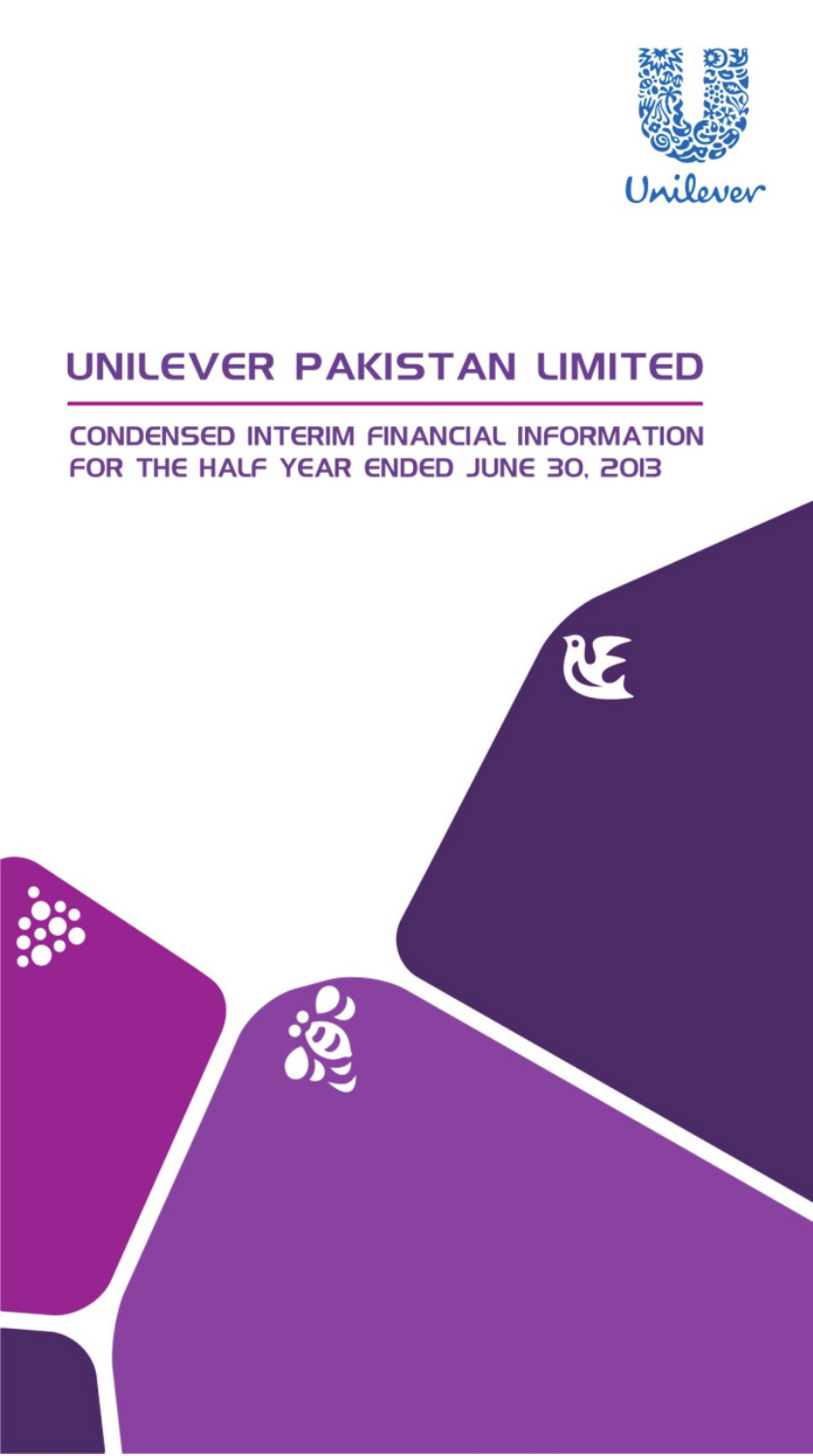## **COMPANY INFORMATION**

## **Board of Directors**

Ms. Shazia Syed **Executive Director** Mr. Amir R. Paracha **Executive Director** Ms. Fariyha Subhani **Executive Director** Mr. Faheem Ahmed Khan<br>Mr. Zaffar A. Khan **Executive Director**<br>Independent Non-F Mr. Khalid Rafi Non-Executive Director

## **Company Secretary**

Mr. Amar Naseer

## **Audit Committee**

Mr. Khalid Rafi Chairman Mr. Zaffar A. Khan Member Mr. Faheem Ahmed Khan Member

## **Auditors**

Messrs A.F. Ferguson & Co. Chartered Accountants State Life Building No. 1-C I.I. Chundrigar Road Karachi.

## **Registered Office**

Avari Plaza Fatima Jinnah Road Karachi - 75530

## **Share Registration Office**

Famco Associates (Pvt) Limited 8-F, Nursery, Block-6, P.E.C.H.S, Shahrah-e-Faisal, Karachi.

## **Website Address**

www.unileverpakistan.com.pk

Mr. Ehsan A. Malik Chairman & Chief Executive Mr. Ali Tariq **Director & Chief Financial Officer** Independent Non-Executive Director

Mr. Azhar Shahid Secretary & Head of Internal Audit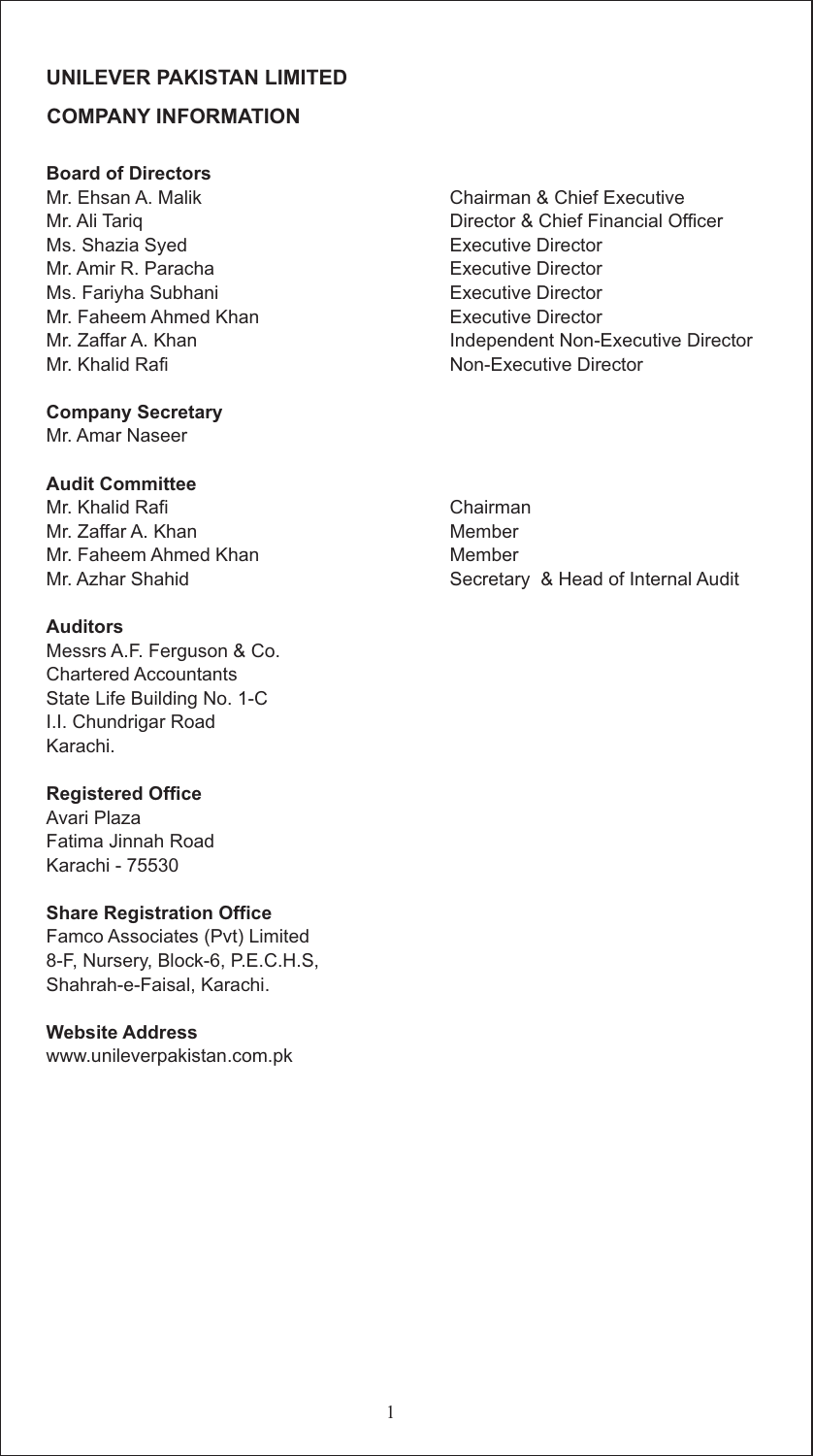#### **Directors' Report**

2013 continues to be a challenging year for the business with continuing energy crisis, adverse security environment, market closures and slowdown in consumer demand. In the first half of the year, underlying sales grew by 8.3%. However, growth in Q2 improved to 13.1%. Gross margin increased by 90 bps, mainly though savings programs and a more favorable mix of categories. We continued to invest competitively and strategically behind our brands, in an environment with many players vying for a share of the shrinking consumer wallet.

#### **Financial Highlights**

|                          | <b>Six Months</b>     |                |  |
|--------------------------|-----------------------|----------------|--|
|                          |                       | ended June 30, |  |
|                          | 2013                  | 2012           |  |
|                          | (Rupees in thousands) |                |  |
|                          |                       |                |  |
| Net Sales                | 30.099.010            | 27,800,177     |  |
| Profit before taxation   | 3,393,869             | 3,434,548      |  |
| Profit after taxation    | 2,319,684             | 2.404.891      |  |
| Earnings per Share (Rs.) | 174.50                | 180.90         |  |
|                          |                       |                |  |

#### **Home and Personal Care (HPC)**

HPC grew by 5.6% with growth in Q2 improving to 7.9%. This was led by growth in the emerging categories and thus reinforces our strategy to address white spaces.

#### **Beverages**

Beverages grew by 17.2%, mainly due to price growth, on a base last year in which there was a market dry out prior to a consumer price reduction following the reduction of GST on Tea. Regretfully the government reversed the decision in March 2013. The reinstatement will put pressure on disposable consumer incomes and encourage smuggling in a category in which the formal sector already suffers from a disadvantageous position.

#### **Spreads**

The Spreads business grew by 7%. We continue to focus on penetrating households dominated by homemade butter, backed by sustained promotional campaigns.

#### **Ice Cream**

The ice-cream business grew by 1%, mainly due to severe power outages. However despite this challenge, we continue to reshape the business by accelerating growth of value added higher margin Cornetto, Magnum and Carte D'or, supported by major cost saving projects.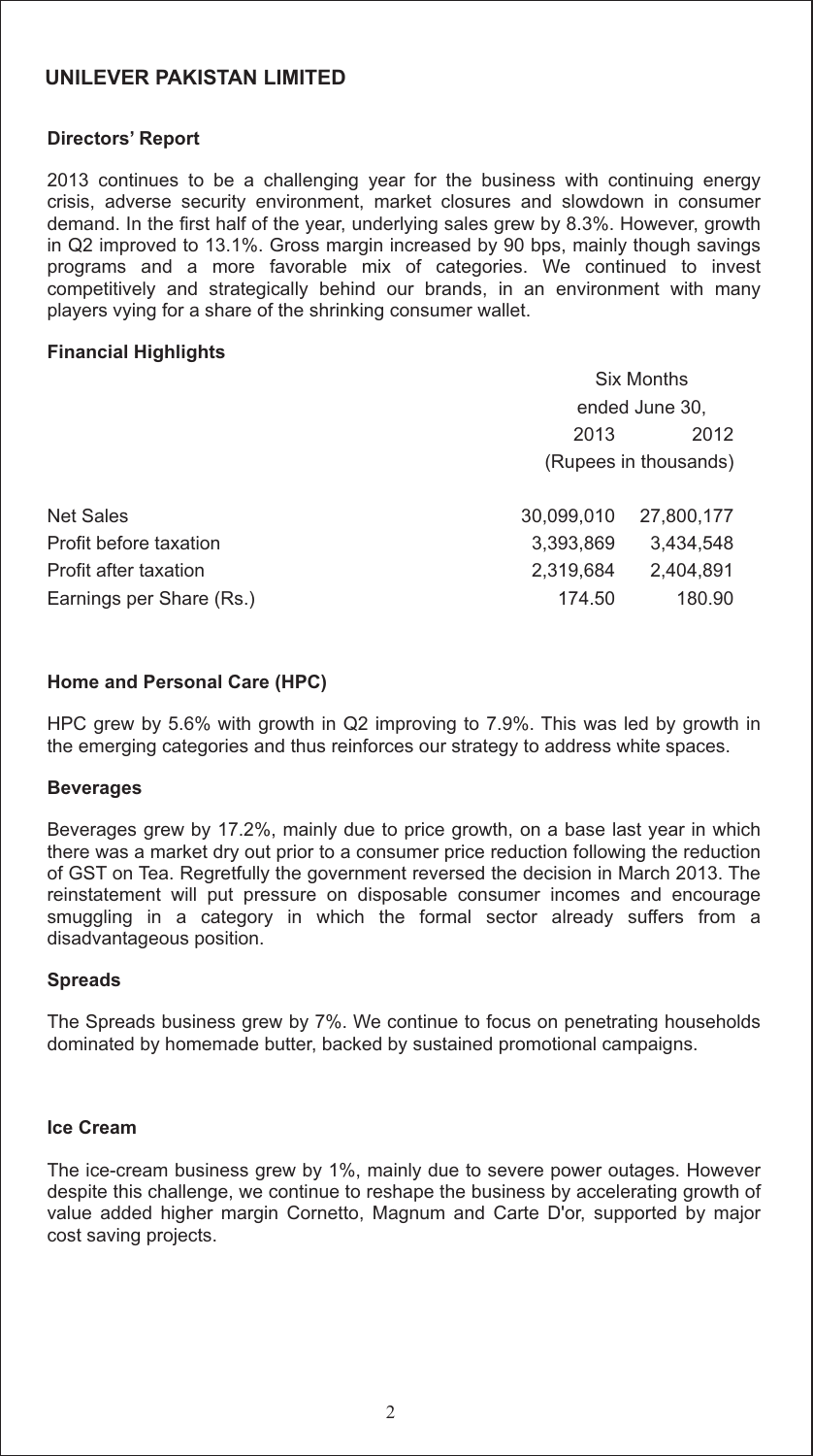## **Delisting**

Following the majority shareholder's offer to purchase the remaining shares of the Company, on July 4 2013, the company informed the stock exchanges that as at July 1, 2013, the majority shareholder had bought 21.91% of the ordinary shares, raising its shareholding to 96.99% of the total ordinary shares issued. The stock exchanges were requested to confirm the delisting of the company. On August 13, 2013, a formal letter was received from the Karachi Stock Exchange Limited, confirming that w.e.f. September 13, 2013, the shares of the company will stand delisted from the Exchange.

### **Future outlook**

Inflation, fragile security environment, currency devaluation and power outages continue to remain challenges for the business. We will however continue to drive our agenda of improving consumer lives through consumer relevant innovations, strong brand equities and a performance rewarding culture.

On behalf of the Board

Ali Tariq

Director and Chief Financial Officer

Karachi

August 23, 2013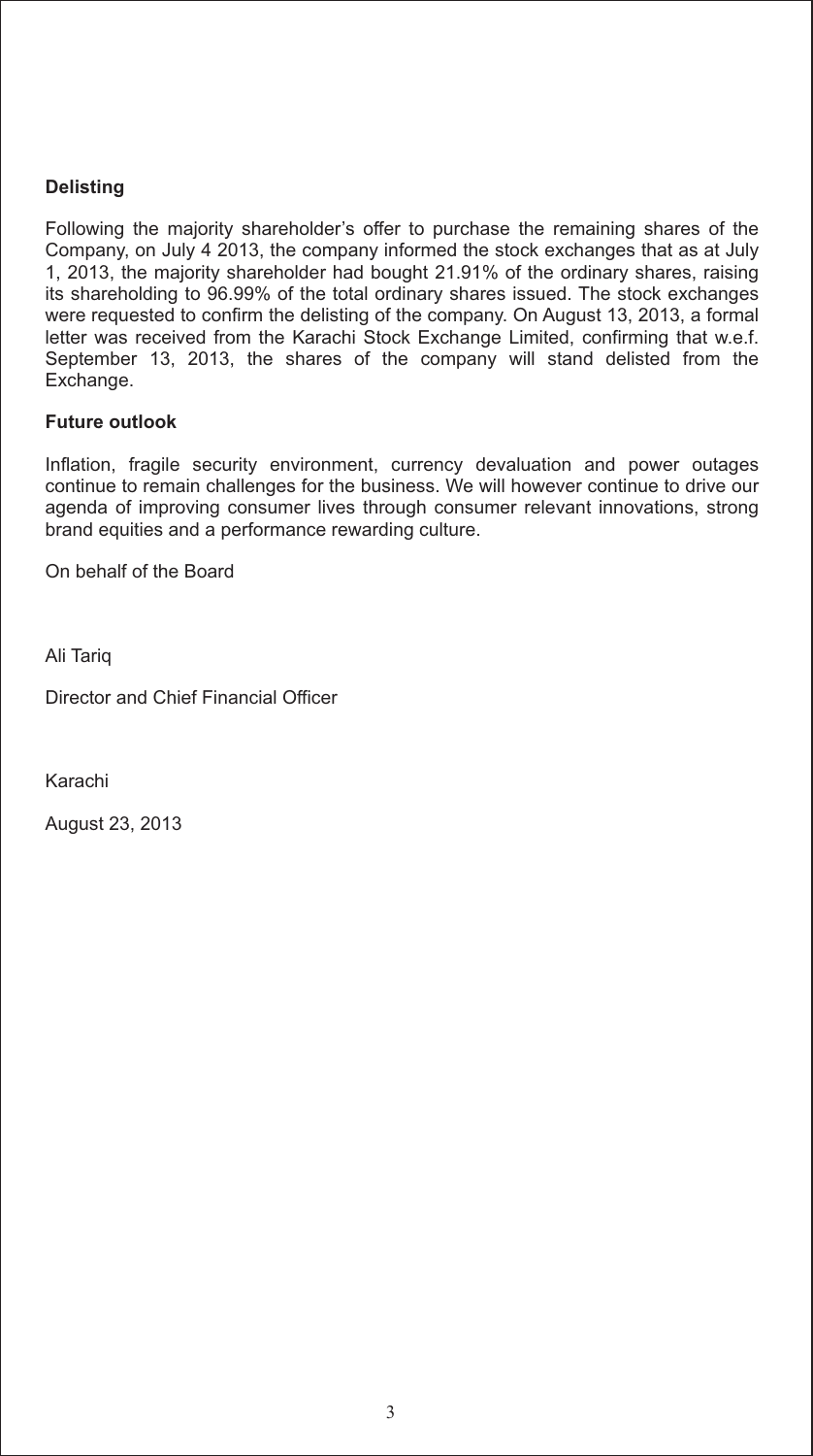## **CONDENSED INTERIM BALANCE SHEET**

 **AS AT JUNE 30, 2013**

|                                           |      | <b>Unaudited</b>     | Audited              |
|-------------------------------------------|------|----------------------|----------------------|
|                                           |      |                      | (Restated)           |
|                                           | Note | <b>June 30,</b>      | December 31,         |
|                                           |      | 2013                 | 2012                 |
|                                           |      |                      | (Rupees in thousand) |
| <b>ASSETS</b>                             |      |                      |                      |
| <b>Non-current assets</b>                 |      |                      |                      |
| Property, plant and equipment             | 4    | 7,413,321            | 7,225,779            |
| Intangible - computer software            |      | 812,604              | 936,797              |
| Long term investments                     |      | 95,202               | 95,202               |
| Long term loans                           |      | 155,895              | 135,586              |
|                                           | 5    |                      |                      |
| Long term deposits and prepayments        |      | 1,126,176            | 20,070               |
| Retirement benefits - prepayments         |      | 168,155<br>9,771,353 | 168,812<br>8,582,246 |
| <b>Current assets</b>                     |      |                      |                      |
| Stores and spares                         |      | 522,968              | 421,656              |
| Stock in trade                            |      | 5,849,409            | 6,244,203            |
| <b>Trade debts</b>                        |      | 2,151,683            | 1,018,561            |
| Loans and advances                        |      | 140,743              | 181,003              |
| Trade deposits and short term prepayments |      | 738,848              | 547,671              |
| Other receivables                         |      | 202,771              | 108,680              |
| Tax refunds due from the Government       |      | 1,120,301            | 748,493              |
| Cash and bank balances                    |      | 400,976              | 584,546              |
|                                           |      | 11,127,699           | 9,854,813            |
| <b>Total assets</b>                       |      | 20,899,052           | 18,437,059           |
| <b>EQUITY AND LIABILITIES</b>             |      |                      |                      |
|                                           |      |                      |                      |
| <b>Capital and reserves</b>               |      |                      |                      |
| Share capital                             |      | 669,477              | 669,477              |
| <b>Reserves</b>                           |      | 2,489,383            | 4,613,281            |
|                                           |      | 3,158,860            | 5,282,758            |
| <b>Liabilities</b>                        |      |                      |                      |
| <b>Non-current liabilities</b>            |      |                      |                      |
| Deferred taxation                         |      | 581,721              | 685,809              |
| Retirement benefits - obligations         |      | 434,572              | 401,969              |
|                                           |      | 1,016,293            | 1,087,778            |
| <b>Current liabilities</b>                |      |                      |                      |
| Trade and other payables                  |      | 13,150,803           | 11,444,514           |
| Accrued interest / mark up                |      | 15,316               | 7,003                |
| Short term borrowings                     | 6    | 2,836,419            |                      |
| Provisions                                | 7    | 721,361              | 615,006              |
|                                           |      | 16,723,899           | 12,066,523           |
| <b>Total liabilities</b>                  |      | 17,740,192           | 13,154,301           |
| <b>Contingencies and commitments</b>      | 8    |                      |                      |
| <b>Total equity and liabilities</b>       |      | 20,899,052           | 18,437,059           |

The annexed notes 1 to 14 form an integral part of this condensed interim financial information.

Director

Director & Chief Financial Officer **Shazia Syed Ali Tariq**

## **STATEMENT UNDER SECTION 241(2) OF THE COMPANIES ORDINANCE, 1984**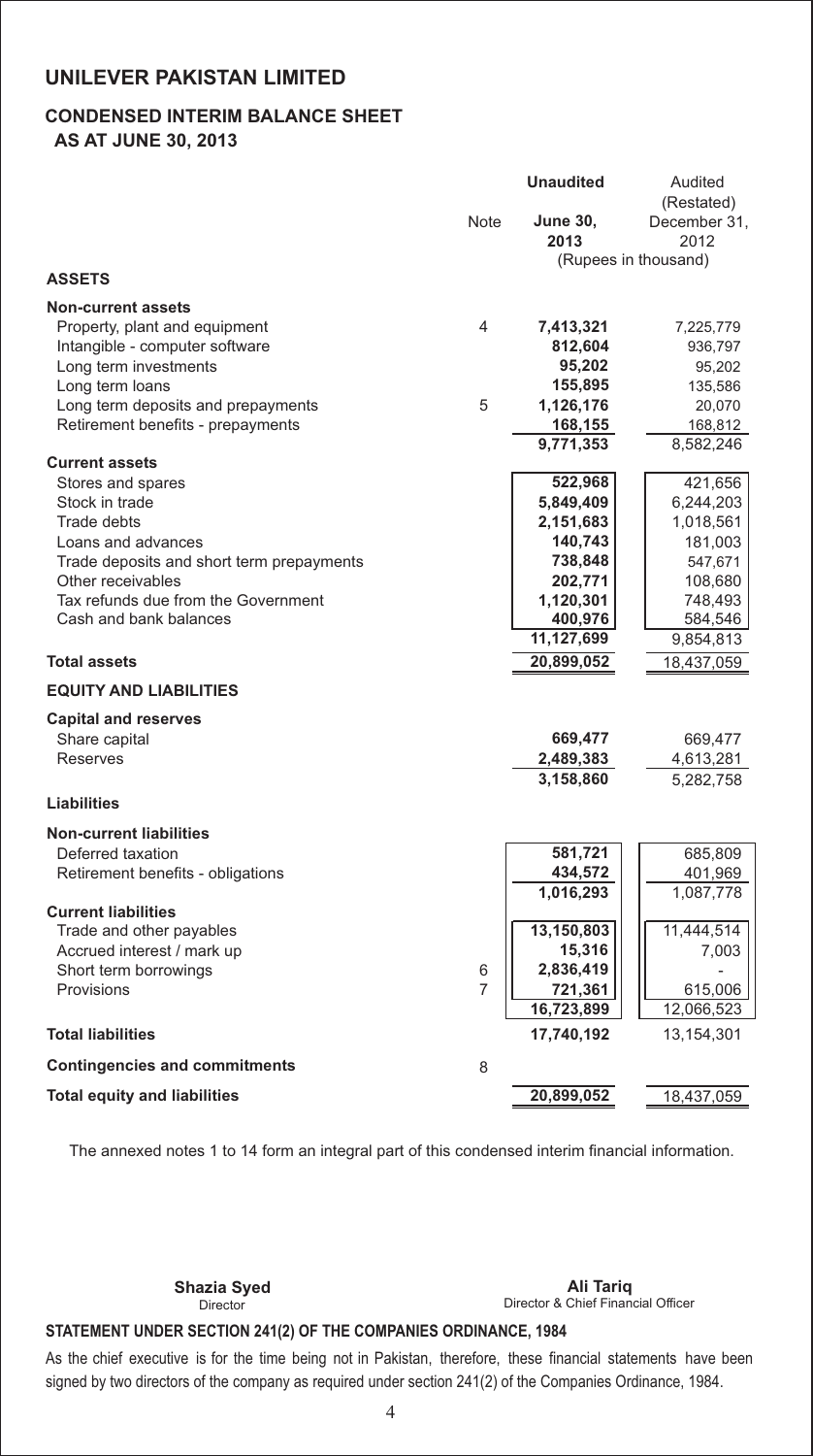## **CONDENSED INTERIM PROFIT AND LOSS ACCOUNT FOR THE HALF YEAR ENDED JUNE 30, 2013 (UNAUDITED)**

|                                   | Note  | <b>Quarter ended</b> |                      | Half year ended |              |
|-----------------------------------|-------|----------------------|----------------------|-----------------|--------------|
|                                   |       | <b>June 30,</b>      | June 30,             | <b>June 30,</b> | June 30,     |
|                                   |       | 2013                 | 2012                 | 2013            | 2012         |
|                                   |       |                      | (Rupees in thousand) |                 |              |
| <b>Sales</b>                      | 9     | 16,195,921           | 14,318,153           | 30,099,010      | 27,800,177   |
| Cost of sales                     | 7.3.1 | (9,534,705)          | (8,787,185)          | (18, 885, 647)  | (17,686,243) |
| Gross profit                      |       | 6,661,216            | 5,530,968            | 11,213,363      | 10,113,934   |
| Distribution costs                | 7.3.1 | (3,387,183)          | (2,873,595)          | (6,424,599)     | (5,525,605)  |
| Administrative expenses           | 7.3.1 | (611, 395)           | (471, 538)           | (1, 119, 089)   | (900, 086)   |
| Other operating expenses          |       | (193, 561)           | (156, 148)           | (269, 222)      | (266, 518)   |
| Other income                      |       | 108,715              | 141,991              | 184,204         | 246,940      |
| <b>Profit from operations</b>     |       | 2,577,792            | 2,171,678            | 3,584,657       | 3,668,665    |
| Finance costs                     |       | (135, 656)           | (203, 327)           | (190, 788)      | (234, 117)   |
| <b>Profit before taxation</b>     |       | 2,442,136            | 1,968,351            | 3,393,869       | 3,434,548    |
| <b>Taxation</b>                   |       | (803, 666)           | (603, 923)           | (1,074,185)     | (1,029,657)  |
| <b>Profit after taxation</b>      |       | 1,638,470            | 1,364,428            | 2,319,684       | 2,404,891    |
| Other comprehensive income        |       |                      |                      |                 |              |
| <b>Total comprehensive income</b> |       | 1,638,470            | 1,364,428            | 2,319,684       | 2,404,891    |
|                                   |       |                      |                      |                 |              |
| Basic and diluted earnings        |       |                      |                      |                 |              |
| per share (Rupees)                |       | 123.25               | 102.64               | 174.50          | 180.90       |

The annexed notes 1 to 14 form an integral part of this condensed interim financial information.

Director

Director & Chief Financial Officer **Shazia Syed Ali Tariq**

#### **STATEMENT UNDER SECTION 241(2) OF THE COMPANIES ORDINANCE, 1984**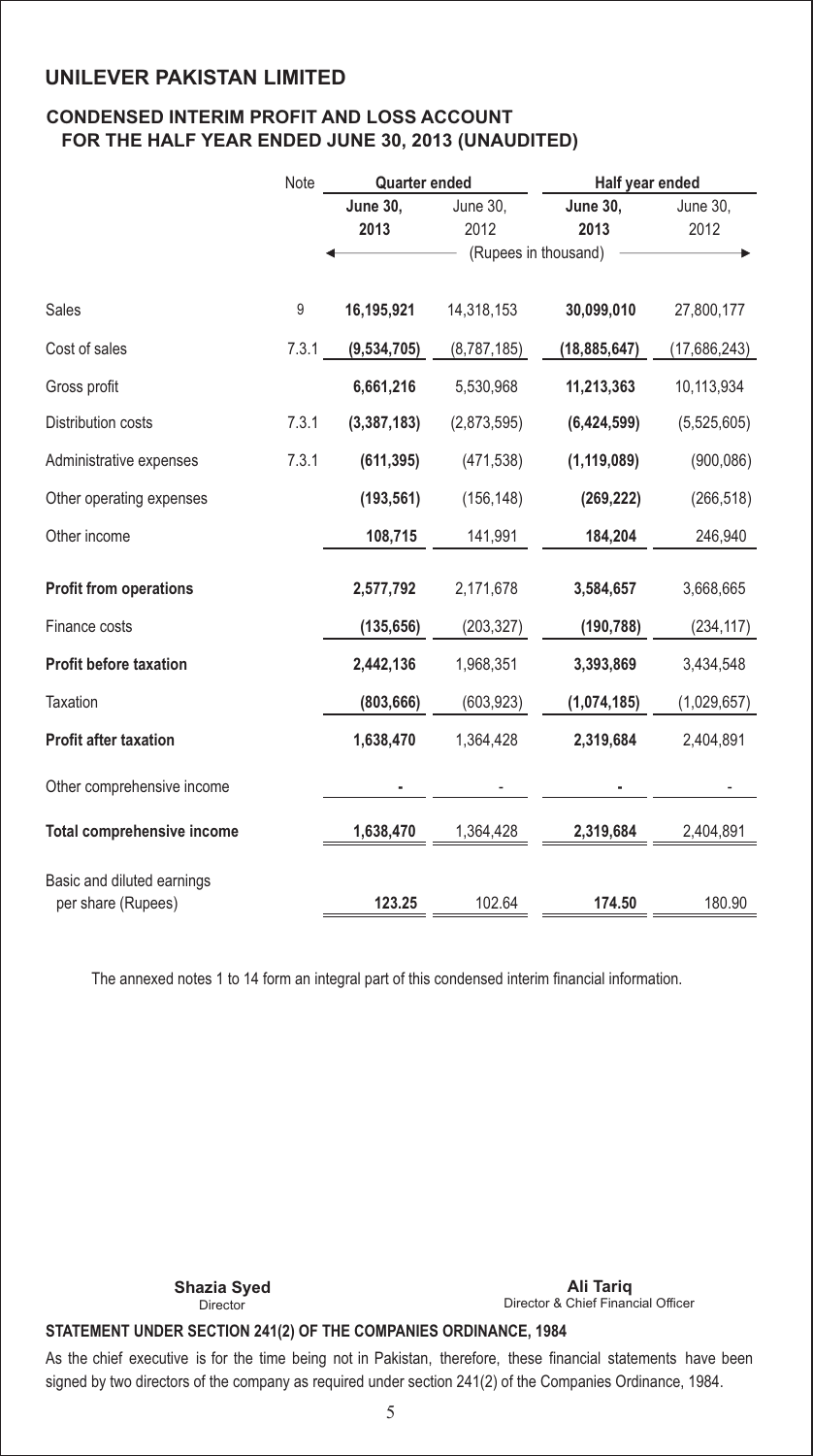### **CONDENSED INTERIM CASH FLOW STATEMENT FOR THE HALF YEAR ENDED JUNE 30, 2013 (UNAUDITED)**

|                                                            | Note | <b>June 30,</b><br>2013 | <b>June 30,</b><br>2012 |
|------------------------------------------------------------|------|-------------------------|-------------------------|
| <b>CASH FLOWS FROM OPERATING ACTIVITIES</b>                |      | (Rupees in thousand)    |                         |
| Profit before taxation                                     |      | 3,393,869               | 3,434,548               |
| Adjustments for non-cash charges and other items           |      |                         |                         |
| Depreciation                                               |      | 367,932                 | 307,701                 |
| Amortisation of Intangible - computer software             |      | 124,193                 | 134,480                 |
| Loss / (Gain) on disposal of property, plant and equipment |      | 335                     | (12, 444)               |
| Mark-up on short term borrowings                           |      | 85,673                  | 69,012                  |
| Finance charge on finance leases                           |      |                         | 269                     |
| Provision for staff retirement benefits                    |      | 36,209                  | 60,291                  |
| Return on savings accounts and deposit accounts            |      | (8,968)                 | (28,117)                |
|                                                            |      | 605,374                 | 531,192                 |
| <b>EFFECT ON CASH FLOW DUE TO WORKING CAPITAL CHANGES</b>  |      | 3,999,243               | 3,965,740               |
| (Increase) / decrease in current assets                    |      |                         |                         |
| Stores and spares                                          |      | (101, 312)              | (130, 652)              |
| Stock in trade                                             |      | 394,794                 | (471, 910)              |
| Trade debts                                                |      | (1, 133, 122)           | (189, 760)              |
| Loans and advances                                         |      | 40,260                  | 34,778                  |
| Trade deposits and short term prepayments                  |      | (191, 177)              | 106,747                 |
| Other receivables                                          |      | (94,091)                | (158, 155)              |
| Increase in current liabilities                            |      | (1,084,648)             | (808, 952)              |
| Trade and other payables                                   |      | 1,701,827               | 967,822                 |
| Provisions                                                 |      | 106,355                 | 15,550                  |
|                                                            |      | 1,808,182               | 983,372                 |
| Cash generated from operations                             |      | 4,722,777               | 4,140,160               |
| Mark-up on short term borrowings                           |      | (77, 360)               | (70, 448)               |
| Income tax paid                                            |      | (1,550,081)             | (1,421,311)             |
| Retirement benefits - obligations paid                     |      | (2,949)                 | (149, 861)              |
| Increase in long term loans                                |      | (20, 309)               | (8,862)                 |
| Increase in long term deposits and prepayments             |      | (1, 106, 106)           | (1, 117)                |
| Net cash from operating activities                         |      | 1,965,972               | 2,488,561               |
| <b>CASH FLOWS FROM INVESTING ACTIVITIES</b>                |      |                         |                         |
| Purchase of property, plant and equipment                  |      | (573, 576)              | (837, 971)              |
| Sale proceeds on disposal of property, plant and equipment |      | 17,767                  | 19,805                  |
| Return received on savings accounts and deposit accounts   |      | 8,968                   | 28,117                  |
| Net cash used in investing activities                      |      | (546, 841)              | (790, 049)              |
| <b>CASH FLOWS FROM FINANCING ACTIVITIES</b>                |      |                         |                         |
| Dividends paid                                             |      | (4, 439, 120)           | (3,542,549)             |
| Finance lease obligation paid                              |      |                         | (14, 757)               |
| Net cash used in financing activities                      |      | (4,439,120)             | (3,557,306)             |
| Net decrease in cash and cash equivalents                  |      | (3,019,989)             | (1,858,794)             |
| Cash and cash equivalents at the beginning of the period   |      | 584,546                 | 664,925                 |
| Cash and cash equivalents at the end of the period         | 10   | (2,435,443)             | (1, 193, 869)           |

The annexed notes 1 to 14 form an integral part of this condensed interim financial information.

**Shazia Syed Ali Tariq**

Director & Chief Financial Officer

## **STATEMENT UNDER SECTION 241(2) OF THE COMPANIES ORDINANCE, 1984**

Director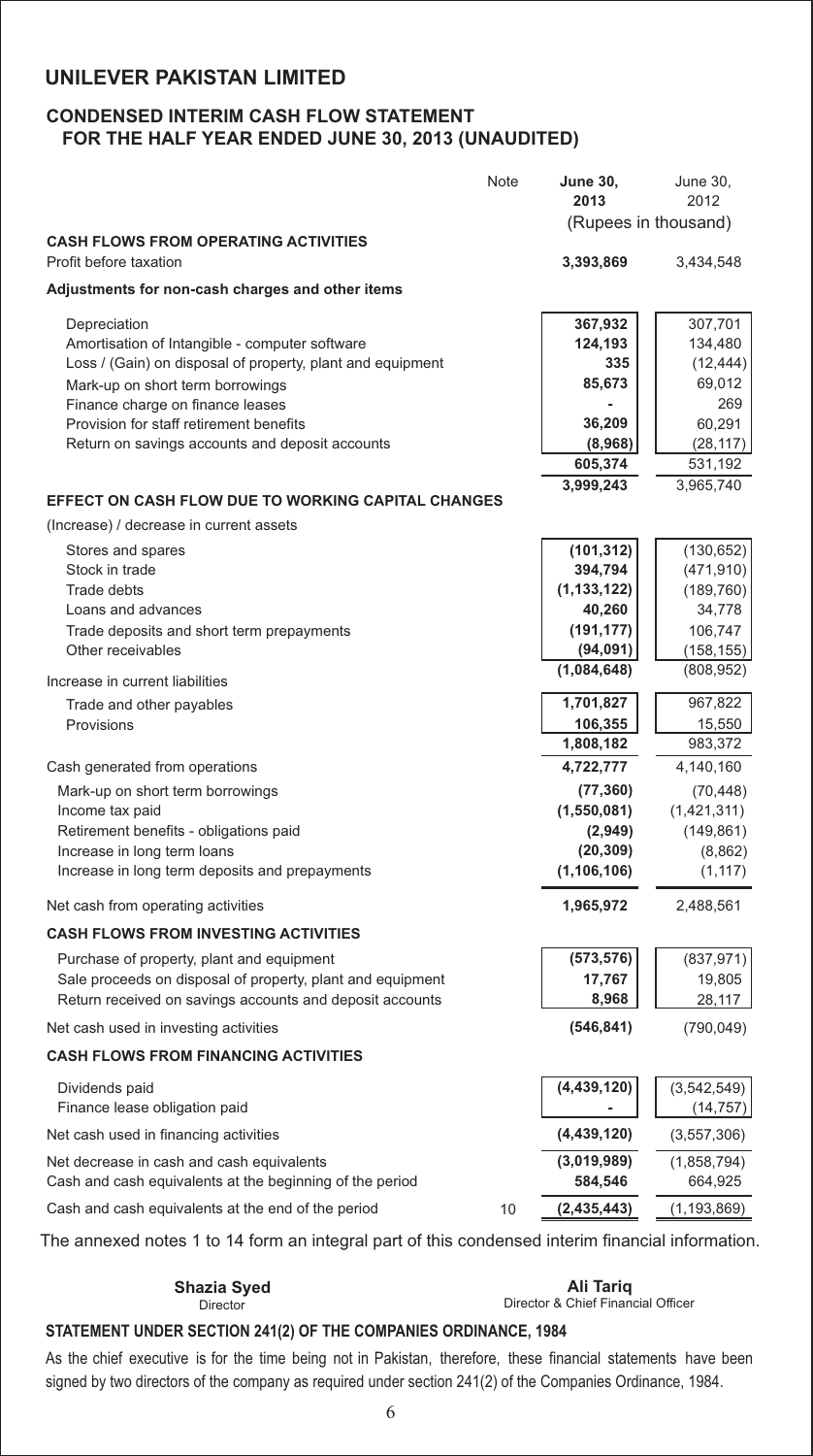### **CONDENSED INTERIM STATEMENT OF CHANGES IN EQUITY FOR THE HALF YEAR ENDED JUNE 30, 2013 (UNAUDITED)**

|                                                                                                                                                             | <b>SHARE</b>   | <b>RESERVES</b>                                                  |             |                          | <b>TOTAL</b>     |             |
|-------------------------------------------------------------------------------------------------------------------------------------------------------------|----------------|------------------------------------------------------------------|-------------|--------------------------|------------------|-------------|
|                                                                                                                                                             | <b>CAPITAL</b> |                                                                  | CAPITAL     | <b>REVENUE</b>           | <b>SUB TOTAL</b> |             |
|                                                                                                                                                             |                | Arising<br>under schemes<br>of arrangements<br>for amalgamations | Contingency | Unappropriated<br>profit |                  |             |
|                                                                                                                                                             |                |                                                                  |             | (Rupees in thousand)     |                  |             |
| Balance as at January 1, 2013 - restated                                                                                                                    | 669,477        | 70,929                                                           | 321,471     | 4,220,881                | 4,613,281        | 5,282,758   |
| Total comprehensive income for<br>the half year ended June 30, 2013                                                                                         |                |                                                                  |             | 2,319,684                | 2,319,684        | 2,319,684   |
| <b>Dividends</b><br>For the year ended December 31, 2012<br>- On cumulative preference shares<br>@ 5% per share                                             |                |                                                                  |             | (239)                    | (239)            | (239)       |
|                                                                                                                                                             |                |                                                                  |             |                          |                  |             |
| - Final dividend on ordinary shares<br>@ Rs. 283 per share                                                                                                  |                |                                                                  |             | (3,762,165)              | (3,762,165)      | (3,762,165) |
| For the year ending December 31, 2013<br>- Interim dividend on ordinary<br>shares @ Rs. 51.24 per share                                                     |                |                                                                  |             | (681, 178)               | (681, 178)       | (681, 178)  |
| Balance as at June 30, 2013                                                                                                                                 | 669,477        | 70,929                                                           | 321,471     | 2,096,983                | 2,489,383        | 3,158,860   |
| Balance as at January 1, 2012                                                                                                                               | 669,477        | 70,929                                                           | 321,471     | 3,110,089                | 3,502,489        | 4,171,966   |
| Effect of change in accounting policy<br>with respect to accounting for<br>recognition of actuarial losses on<br>defined benefit plan - net of tax (note 2) |                |                                                                  |             | (98, 529)                | (98, 529)        | (98, 529)   |
| Balance as at January 1, 2012 - restated                                                                                                                    | 669,477        | 70,929                                                           | 321,471     | 3,011,560                | 3,403,960        | 4,073,437   |
| Total comprehensive income for<br>the half year ended June 30, 2012                                                                                         |                |                                                                  |             | 2,404,891                | 2,404,891        | 2,404,891   |
| <b>Dividends</b><br>For the year ended December 31, 2011<br>- On cumulative preference shares<br>@ 5% per share                                             |                |                                                                  |             | (239)                    | (239)            | (239)       |
| - Final dividend on ordinary shares<br>@ Rs. 202 per share                                                                                                  |                |                                                                  |             | (2,685,362)              | (2,685,362)      | (2,685,362) |
| For the year ended December 31, 2012<br>- Interim dividend on ordinary<br>shares @ Rs. 65 per share                                                         |                |                                                                  |             | (864, 100)               | (864, 100)       | (864, 100)  |
|                                                                                                                                                             |                |                                                                  |             |                          |                  |             |
| Balance as at June 30, 2012 - restated                                                                                                                      | 669,477        | 70,929                                                           | 321,471     | 1,866,750                | 2,259,150        | 2,928,627   |

The annexed notes 1 to 14 form an integral part of this condensed interim financial information.

Director

#### Director & Chief Financial Officer **Shazia Syed Ali Tariq**

#### **STATEMENT UNDER SECTION 241(2) OF THE COMPANIES ORDINANCE, 1984**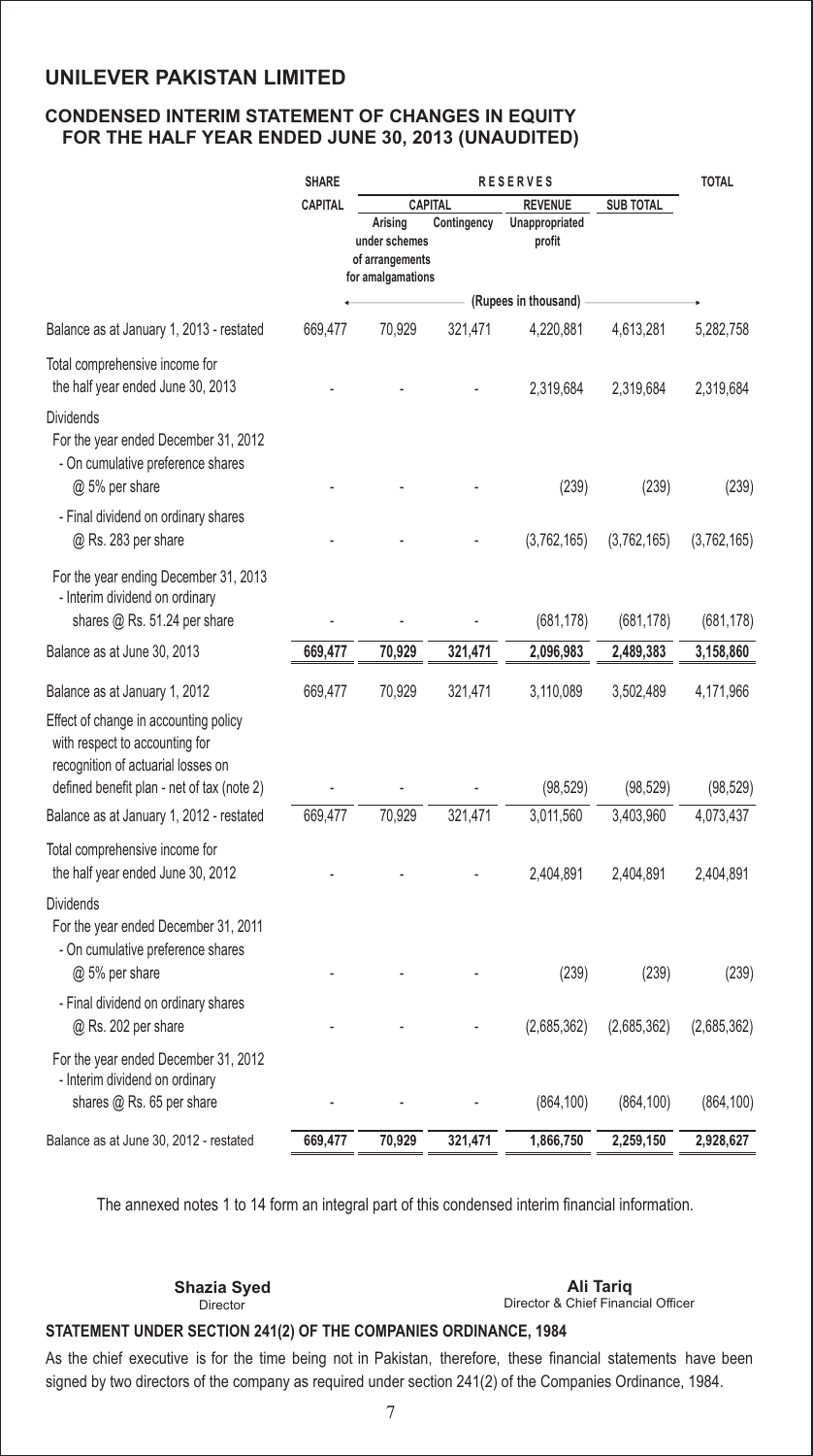### **NOTES TO THE CONDENSED INTERIM FINANCIAL INFORMATION FOR THE HALF YEAR ENDED JUNE 30, 2013 (UNAUDITED)**

#### **1. BASIS OF PREPARATION**

This condensed interim financial information of Unilever Pakistan Limited (the Company) for the half year ended June 30, 2013 has been prepared in accordance with the requirements of the International Accounting Standard No. 34 - Interim Financial Reporting and provisions of and directives issued under the Companies Ordinance, 1984. In case where requirements differ, the provisions of or directives issued under the Companies Ordinance, 1984 have been followed.

#### **2. ACCOUNTING POLICIES**

The accounting policies and the methods of computation adopted in the preparation of this condensed interim financial information are the same as those applied in the preparation of the financial statements for the year ended December 31, 2012 except as described below.

IAS 19 (revised) - 'Employee Benefits' effective for annual periods beginning on or after January 1, 2013 amends the accounting for employee benefits. The standard requires immediate recognition of past service cost and also replaces the interest cost on the defined benefit obligation and the expected return on plan assets with a net interest cost based on the net defined benefit asset or liability and the discount rate, measured at the beginning of the year.

Further, a new term "remeasurements" has been introduced. This is made up of actuarial gains and losses, the difference between actual investment returns and the return implied by the net interest cost. The standard requires "remeasurements" to be recognised in the Balance Sheet immediately, with a charge or credit to Other Comprehensive Income in the periods in which they occur.

Following the application of IAS 19 (Amendment) - 'Employee Benefits', the Company's policy for Staff Retirement Benefits in respect of remeasurements stands amended as follows:

-The amount arising as a result of remeasurements are recognised in the Balance Sheet immediately, with a charge or credit to Other Comprehensive Income in the periods in which they occur.

-The change in accounting policy has been accounted for retrospectively in accordance with the requirements of IAS 8 'Accounting Policies, Changes in Accounting Estimates and Errors' and comparative figures have been restated.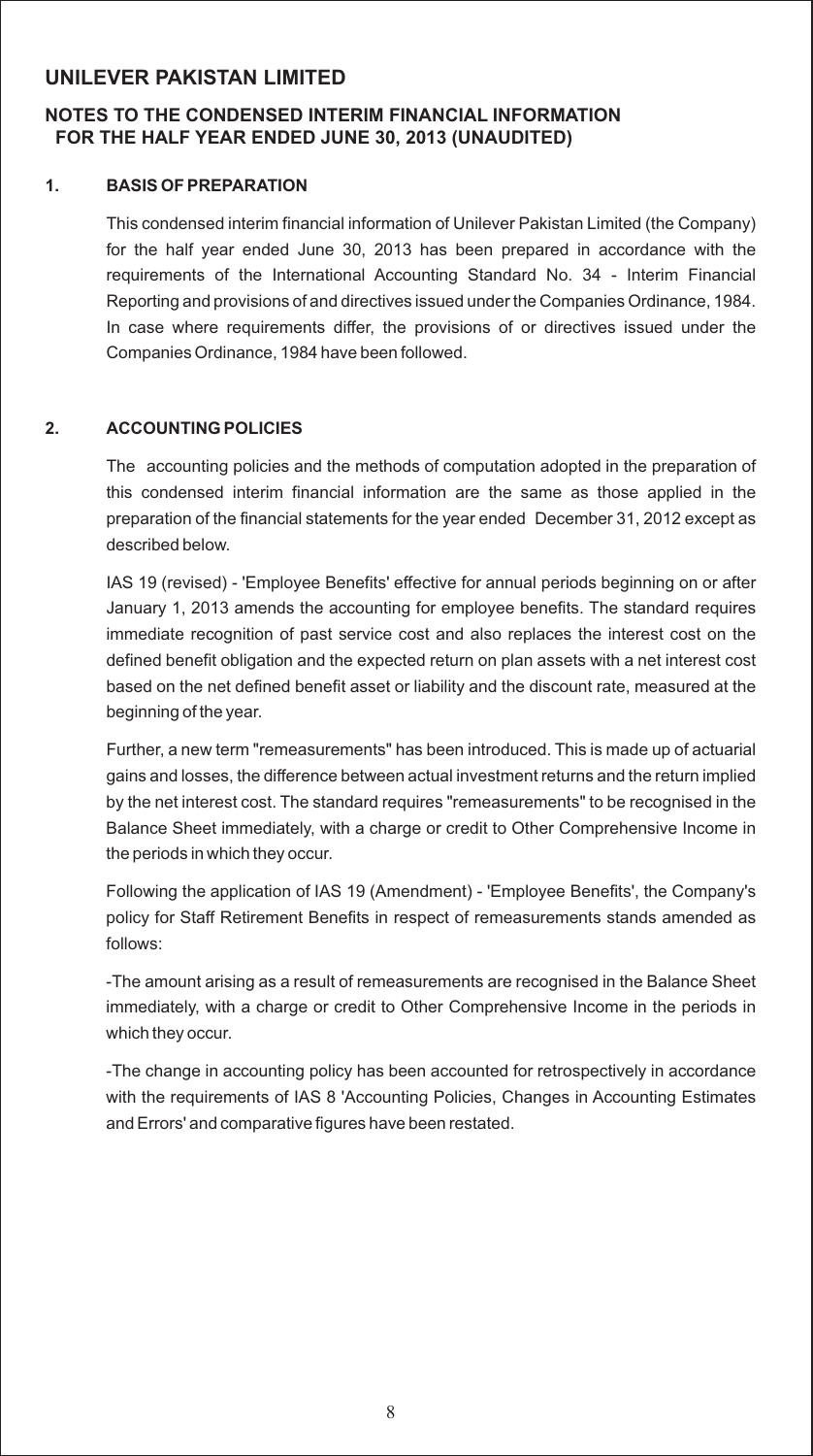The Company's condensed interim financial information is affected by the 'remeasurements' relating to prior years. The effects have been summarised below:

|                                                | December 31.<br>2012 | December 31,<br>2011 |
|------------------------------------------------|----------------------|----------------------|
|                                                | (Rupees in thousand) |                      |
| <b>Impact on Balance Sheet</b>                 |                      |                      |
| Increase / (decrease) in retirement            |                      |                      |
| benefits - prepayments                         | 66,043               | (109, 788)           |
| Increase in retirement benefits - obligations  | (23, 614)            | (41, 795)            |
| (Increase) / decrease in deferred taxation     | (9,089)              | 53,054               |
| (Increase) / decrease in reserves              | (33, 340)            | 98,529               |
| Increase / (decrease) in unappropriated profit |                      |                      |
| Cumulative effect from prior years             |                      | (98, 529)            |
| Impact for the year ended December 31, 2012    | 131,869              |                      |

The Company follows a consistent practice to conduct actuarial valuations annually at the year end. Hence, the impact on this and comparative condensed interim financial

information are not quantifiable and are also considered immaterial.

#### **3. ACCOUNTING ESTIMATES, JUDGEMENTS AND FINANCIAL RISK MANGEMENT**

The preparation of this condensed interim financial information in confirmity with approved accounting standards requires management to make estimates, assumptions and use judgements that affect the application of policies and reported amounts of assets and liabilities and income and expenses. Estimates, assumptions and judgements are continually evaluated and are based on historical experience and other factors, including reasonable expectations of future events. Revisions to accounting estimates are recognised prospectively commencing from the period of revision.

Judgements and estimates made by the management in the preparation of this condensed interim financial information are the same as those that were applied to financial statements as at and for the year ended December 31, 2012.

**Unaudited** Audited The Company's financial risk management objectives and policies are consistent with those disclosed in the financial statements as at and for the year ended December 31, 2012.

|    |                                                                            | <b>June 30,</b><br>2013 | December 31.<br>2012 |
|----|----------------------------------------------------------------------------|-------------------------|----------------------|
| 4. | <b>PROPERTY, PLANT AND EQUIPMENT</b>                                       |                         | (Rupees in thousand) |
|    | Operating assets - at net book value<br>Capital work in progress - at cost | 6,025,321               | 6,029,015            |
|    | Civil works                                                                | 32.041                  | 24,912               |
|    | Plant and machinery                                                        | 1,355,959               | 1,171,852            |
|    |                                                                            | 1,388,000               | 1,196,764            |
|    |                                                                            | 7,413,321               | 7,225,779            |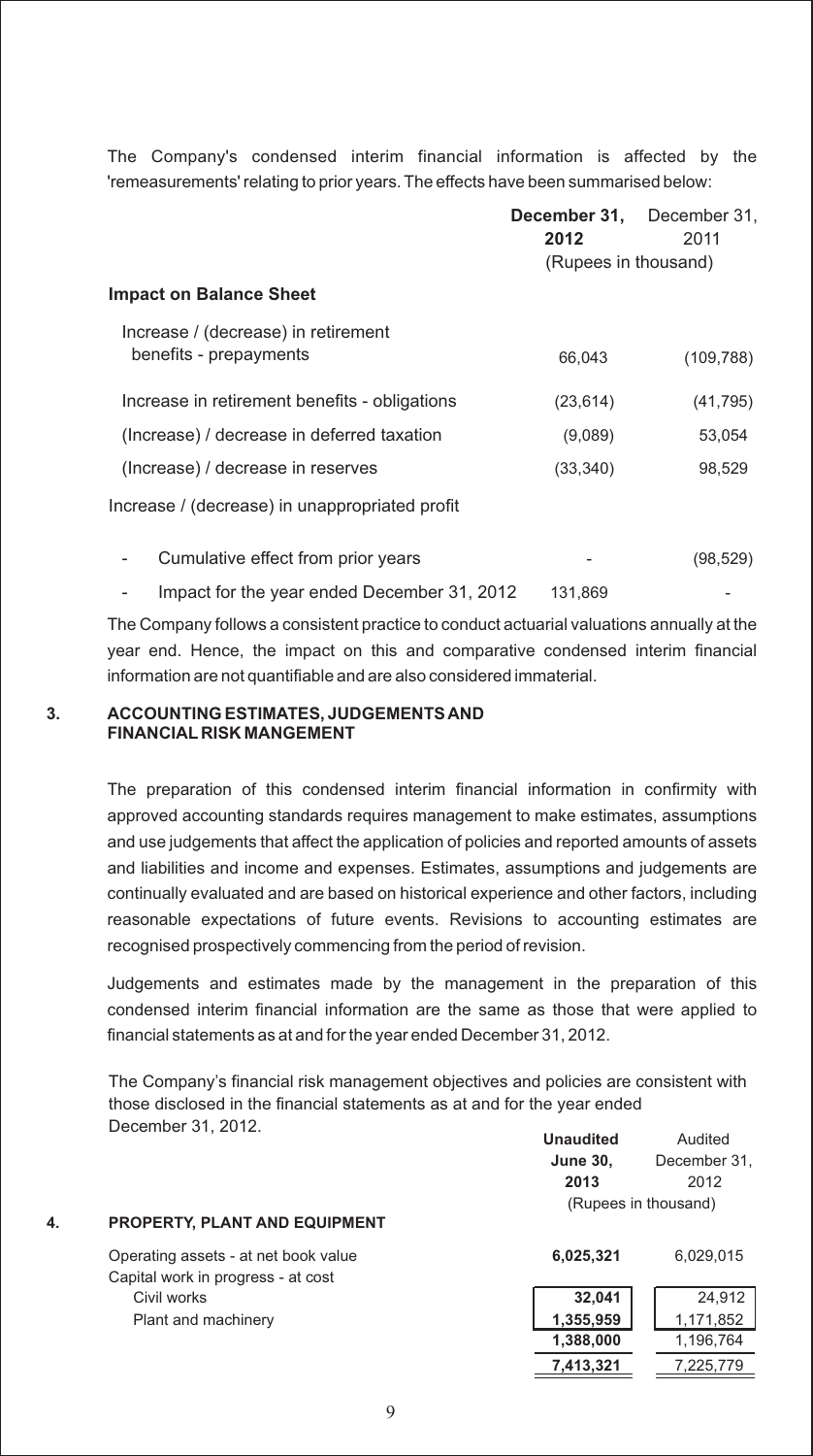**4.1** Additions and disposals to operating assets during the period are as follows:

|                                                | <b>Additions</b><br>(at cost) |                                            | <b>Disposals</b><br>(at net book value) |                  |
|------------------------------------------------|-------------------------------|--------------------------------------------|-----------------------------------------|------------------|
|                                                | <b>June 30,</b><br>2013       | June 30.<br>2012<br>(Rupees in thousand) - |                                         | June 30,<br>2012 |
| Owned                                          |                               |                                            |                                         |                  |
| Building on freehold land                      | 7.567                         | 11.362                                     |                                         |                  |
| Plant and machinery                            | 374,216                       | 1,352,184                                  | 18,083                                  | 7,277            |
| Electrical, mechanical and<br>office equipment |                               | 115.461                                    |                                         |                  |
| Furniture and fittings                         | 543                           |                                            |                                         |                  |
| Motor vehicles                                 | 14                            |                                            | 19                                      |                  |
| Assets held under finance leases               |                               |                                            |                                         |                  |
| Motor vehicles                                 |                               |                                            |                                         | 84               |
|                                                | 382,340                       | 1.479.007                                  | 18,102                                  | 7,361            |

#### **5. LONG TERM DEPOSTS AND PREPAYMENTS**

During the period Company paid advance rent for a period of five years for Head Office premises. The long term portion of advance rent amounting to Rs. 1.09 billion is included in the period end balances.

|    |                              | <b>Unaudited</b> | Audited              |
|----|------------------------------|------------------|----------------------|
|    |                              | <b>June 30,</b>  | December 31.         |
|    |                              | 2013             | 2012                 |
| 6. | <b>SHORT TERM BORROWINGS</b> |                  | (Rupees in thousand) |
|    | Short term loan - note 6.1   | 1,500,000        |                      |
|    | Running finance              | 1,336,419        |                      |
|    |                              | 2,836,419        |                      |
|    |                              |                  |                      |

**6.1** The amount represents short term loan taken from banks to be repaid in July 2013 at mark-up rates ranging from 9.32% to 9.4%.

|    |                                      | <b>Unaudited</b> | Audited              |
|----|--------------------------------------|------------------|----------------------|
|    |                                      | <b>June 30,</b>  | December 31,         |
|    |                                      | 2013             | 2012                 |
| 7. | <b>PROVISIONS</b>                    |                  | (Rupees in thousand) |
|    | Sindh Infrastructure Cess - note 7.1 | 550,600          | 487,564              |
|    | PSI Marking Fee - note 7.2           | 34,657           | 36,547               |
|    | Restructuring - note 7.3             | 136,104          | 90,895               |
|    |                                      | 721,361          | 615,006              |
|    |                                      |                  |                      |

**7.1** The change in amount represents provision made during the period.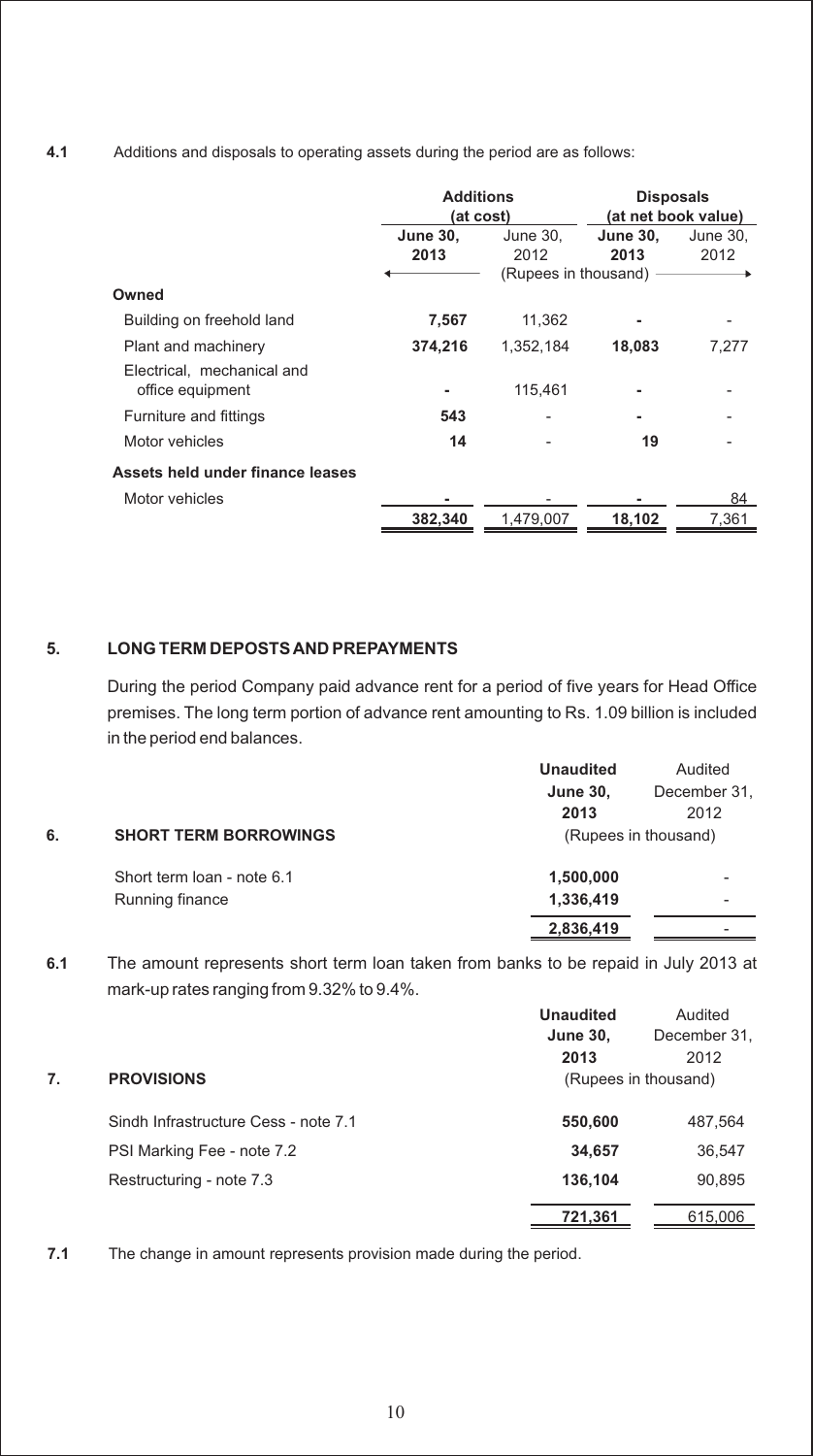|     |                                                       | <b>Unaudited</b>     | Audited      |
|-----|-------------------------------------------------------|----------------------|--------------|
|     |                                                       | <b>June 30,</b>      | December 31, |
|     |                                                       | 2013                 | 2012         |
| 7.2 | <b>PSI Marking Fee</b>                                | (Rupees in thousand) |              |
|     | Opening balance                                       | 36,547               | 20,584       |
|     | Provision during the period                           | 3,690                | 15,963       |
|     | Payment during the period                             | (5,580)              |              |
|     | Closing balance                                       | 34,657               | 36,547       |
| 7.3 | Restructuring                                         |                      |              |
|     | Opening balance                                       | 90,895               | 225,864      |
|     | Provision / (Reversal) during the period - note 7.3.1 | 161,497              | (18, 349)    |
|     | Utilised during the period                            | (116, 288)           | (116, 620)   |
|     | Closing balance                                       | 136,104              | 90,895       |
|     |                                                       |                      |              |

**7.3.1** Provision during the period represents employee redundancy cost and has been allocated as follows:

|                         | <b>Unaudited</b>     | Unaudited |
|-------------------------|----------------------|-----------|
|                         | <b>June 30,</b>      | June 30,  |
|                         | 2013                 | 2012      |
|                         | (Rupees in thousand) |           |
| Cost of sales           | 106,586              |           |
| Distribution costs      | 46,924               |           |
| Administrative expenses | 7,987                |           |
|                         | 161,497              |           |

#### **8. CONTINGENCIES AND COMMITMENTS**

#### **8.1** Contingencies

The Officer of Inland Revenue while finalising the re-assessments for the tax years 2006, 2007 and 2009, passed amended assessment orders enhancing the tax liability for these years by approximately Rs. 400 million in respect of certain disallowances.

The Company has filed appeals before the Commissioner of Inland Revenue - Appeals (CIRA). However, the same were decided against it. The Company has filed appeals before the Appellate Tribunal Inland Revenue.

Further, the Additional Commissioner of Inland Revenue amended the assessments for the tax years 2008, 2010, 2011 and 2012, enhancing the tax liability by approximately Rs. 414.04 million. The Company has filed appeals before the CIRA and the same has been heard except for the tax year 2012. The appellate orders are awaited. However, the appeal for the tax year 2012 is expected to be fixed shortly.

The Company's management is of the view that the disallowances were erroneous and, therefore, the ultimate decision in appeals will likely be in the Company's favour. No provision has, therefore, been made in the financial statements.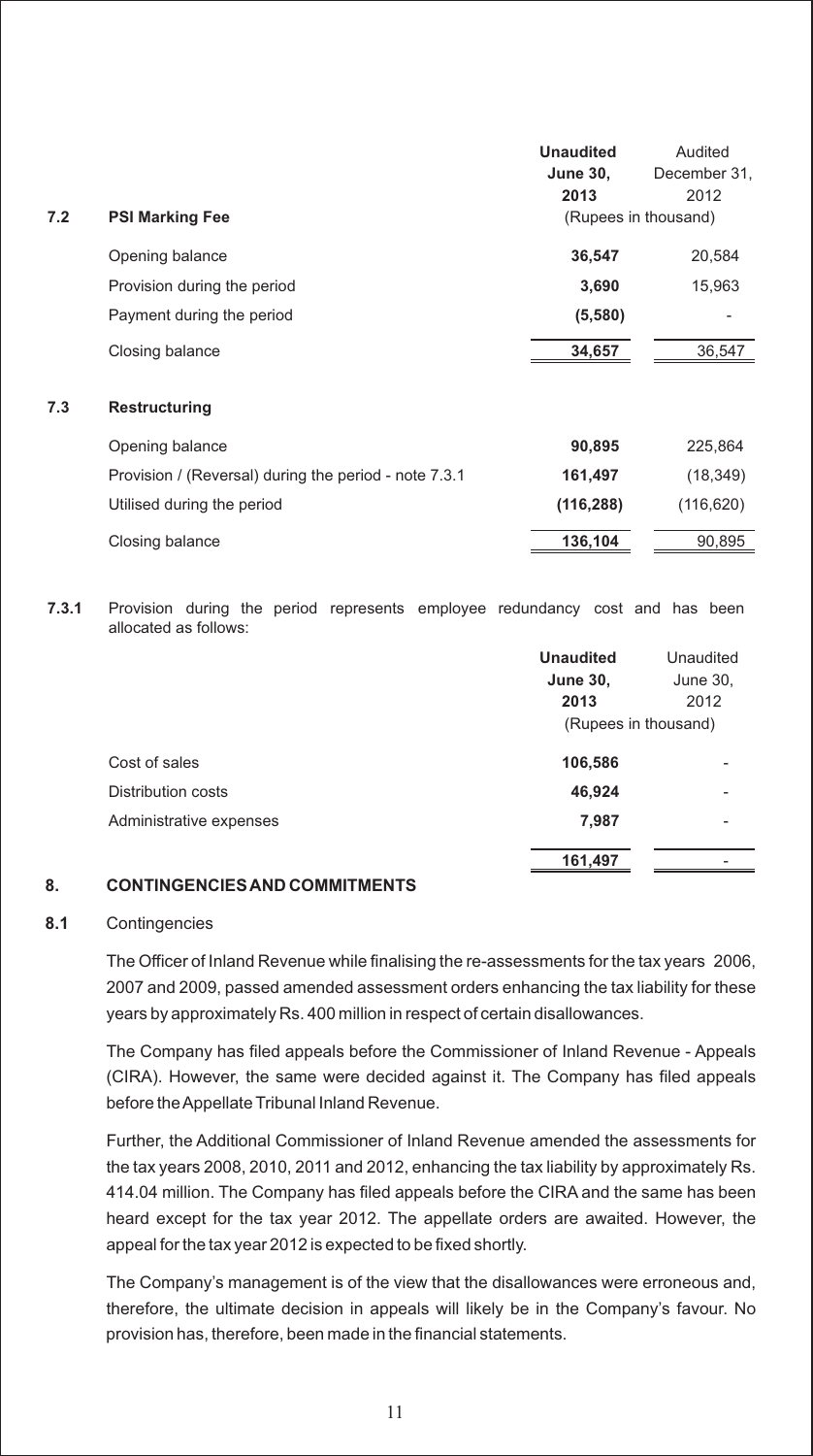#### **8.2** Commitments

The commitments for capital expenditure outstanding as at June 30, 2013 amounted to Rs. 380.89 million (December 31, 2012: Rs. 701.11 million).

#### **9. SEGMENT INFORMATION**

#### **9.1 SEGMENT RESULTS**

|                                        | Home and<br>Personal<br>Care | <b>Beverages</b> | <b>Ice Cream</b>     | <b>Spreads</b> | <b>Total</b> |
|----------------------------------------|------------------------------|------------------|----------------------|----------------|--------------|
| For the quarter ended                  |                              |                  | (Rupees in thousand) |                |              |
| June 30, 2013                          |                              |                  |                      |                |              |
| Revenue                                | 8,713,948                    | 4,513,755        | 2,520,167            | 448.051        | 16,195,921   |
| Segment results                        | 1,582,534                    | 675,147          | 355,094              | 49,863         | 2,662,638    |
| For the quarter ended<br>June 30, 2012 |                              |                  |                      |                |              |
| Revenue                                | 8,079,497                    | 3,256,025        | 2,538,816            | 443,815        | 14,318,153   |
| Segment results                        | 1,361,949                    | 446,873          | 344,394              | 32,619         | 2,185,835    |
| For half year ended<br>June 30, 2013   |                              |                  |                      |                |              |
| Revenue                                | 16,552,316                   | 9,016,997        | 3,590,438            | 939,259        | 30,099,010   |
| Segment results                        | 2,416,734                    | 1,026,543        | 114,041              | 112,357        | 3,669,675    |
| For half year ended<br>June 30, 2012   |                              |                  |                      |                |              |
| Revenue                                | 15,671,494                   | 7,692,218        | 3,558,526            | 877,939        | 27,800,177   |
| Segment results                        | 2,386,384                    | 982,886          | 164,138              | 154,835        | 3,688,243    |

Reconciliation of segment results with profit from operations:

|                                       | <b>Quarter ended</b> |                      | Half year ended |             |  |
|---------------------------------------|----------------------|----------------------|-----------------|-------------|--|
|                                       | <b>June 30,</b>      | June 30,             | <b>June 30,</b> | June 30,    |  |
|                                       | 2013                 | 2012                 | 2013            | 2012        |  |
|                                       |                      | (Rupees in thousand) |                 |             |  |
| Total results for reportable segments | 2,662,638            | 2.185.835            | 3,669,675       | 3.688.243   |  |
| Other operating expenses              | (193, 561)           | (156, 148)           | (269, 222)      | (266, 518)  |  |
| Other income                          | 108,715              | 141.991              | 184.204         | 246,940     |  |
| Finance costs                         | (135, 656)           | (203, 327)           | (190, 788)      | (234, 117)  |  |
| Taxation                              | (803, 666)           | (603, 923)           | (1,074,185)     | (1,029,657) |  |
| Profit after tax                      | 1,638,470            | 1,364,428            | 2,319,684       | 2.404.891   |  |
|                                       |                      |                      |                 |             |  |

#### **9.2 SEGMENT ASSETS**

|                                         | Home and<br>Personal<br>Care | <b>Beverages</b> | <b>Ice Cream</b><br>(Rupees in thousand) | <b>Spreads</b> | Total      |
|-----------------------------------------|------------------------------|------------------|------------------------------------------|----------------|------------|
| As at June 30, 2013<br><b>Unaudited</b> |                              |                  |                                          |                |            |
| Segment assets                          | 9,161,932                    | 2,732,250        | 4,526,265                                | 289.446        | 16,709,893 |
| As at December 31, 2012 -<br>Audited    |                              |                  |                                          |                |            |
| Segment assets                          | 7.934.868                    | 2.855.266        | 4.496.453                                | 200.335        | 15.486.922 |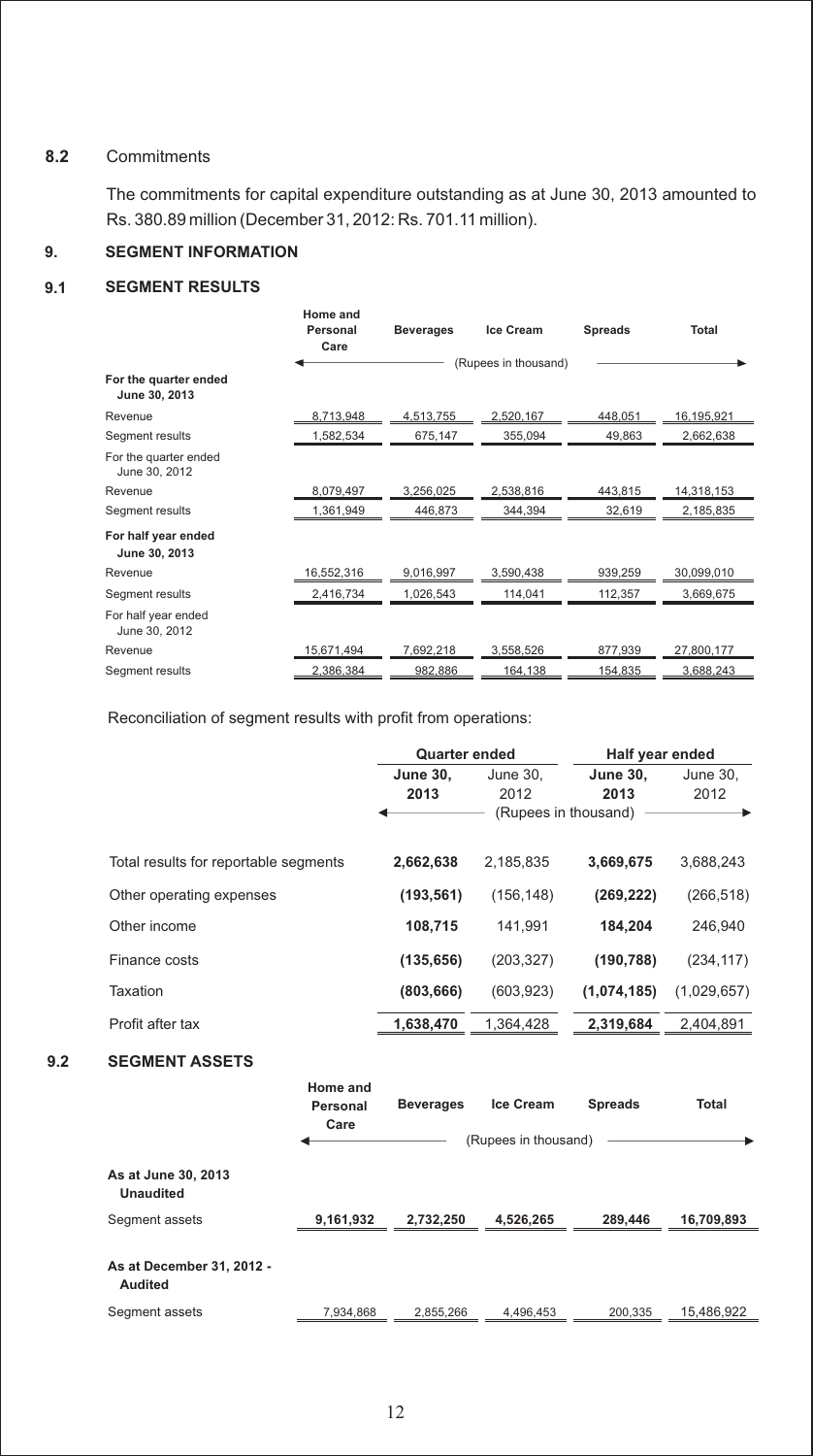Reconciliation of segment's assets with total assets in the balance sheet is as follows:

|     |                                  | <b>Unaudited</b><br><b>June 30.</b><br>2013<br>(Rupees in thousand) | Audited<br>(Restated)<br>December 31.<br>2012 |
|-----|----------------------------------|---------------------------------------------------------------------|-----------------------------------------------|
|     | Total for reportable segments    | 16,709,893                                                          | 15,486,922                                    |
|     | Unallocated assets               | 4,189,159                                                           | 2,950,137                                     |
|     | Total as per balance sheet       | 20,899,052                                                          | 18,437,059                                    |
| 10. | <b>CASH AND CASH EQUIVALENTS</b> | <b>Unaudited</b><br><b>June 30,</b><br>2013<br>(Rupees in thousand) | Unaudited<br>June 30,<br>2012                 |
|     | Cash and bank balances           | 400,976                                                             | 497,361                                       |
|     | Short term borrowings            | (2,836,419)                                                         | (1,691,230)                                   |
|     |                                  | (2, 435, 443)                                                       | (1, 193, 869)                                 |

#### **11. RELATED PARTY TRANSACTIONS**

Related party transactions during the period are as follows:

|      | <b>Relationship with the</b><br>company | <b>Nature of transactions</b>                            | <b>June 30,</b><br>2013<br>(Rupees in thousand) | June 30,<br>2012 |
|------|-----------------------------------------|----------------------------------------------------------|-------------------------------------------------|------------------|
| i.   | Ultimate parent company:                | Royalty and technical fee                                | 1,068,065                                       | 949,223          |
| ii.  | Other related parties:                  | Purchase of goods<br>and services                        | 5,446,735                                       | 6,712,407        |
|      |                                         | Sale of goods                                            | 939                                             | 3,264            |
|      |                                         | Fee for receiving of services<br>from related party      | 9,011                                           | 14,929           |
|      |                                         | Fee for providing of services<br>to related parties      | 125,823                                         | 149,494          |
|      |                                         | Contribution to:                                         |                                                 |                  |
|      |                                         | - Defined Contribution plans                             | 94,325                                          | 104,862          |
|      |                                         | - Defined Benefit plans                                  |                                                 | 50,702           |
|      |                                         | Settlement on behalf of:<br>- Defined Contribution plans | 152,998                                         | 257,785          |
|      |                                         | - Defined Benefit plans                                  | 113,672                                         | 137,512          |
|      |                                         | Payment made on behalf of<br>related party               |                                                 | 11,986           |
| iii. | Key management<br>personnel:            | Salaries and other short-term<br>employee benefits       | 130,549                                         | 69,035           |
|      |                                         | Post-employment<br>benefits                              | 5,341                                           | 5,449            |
| iv.  | Others:                                 | Donations                                                | 7,000                                           | 7,000            |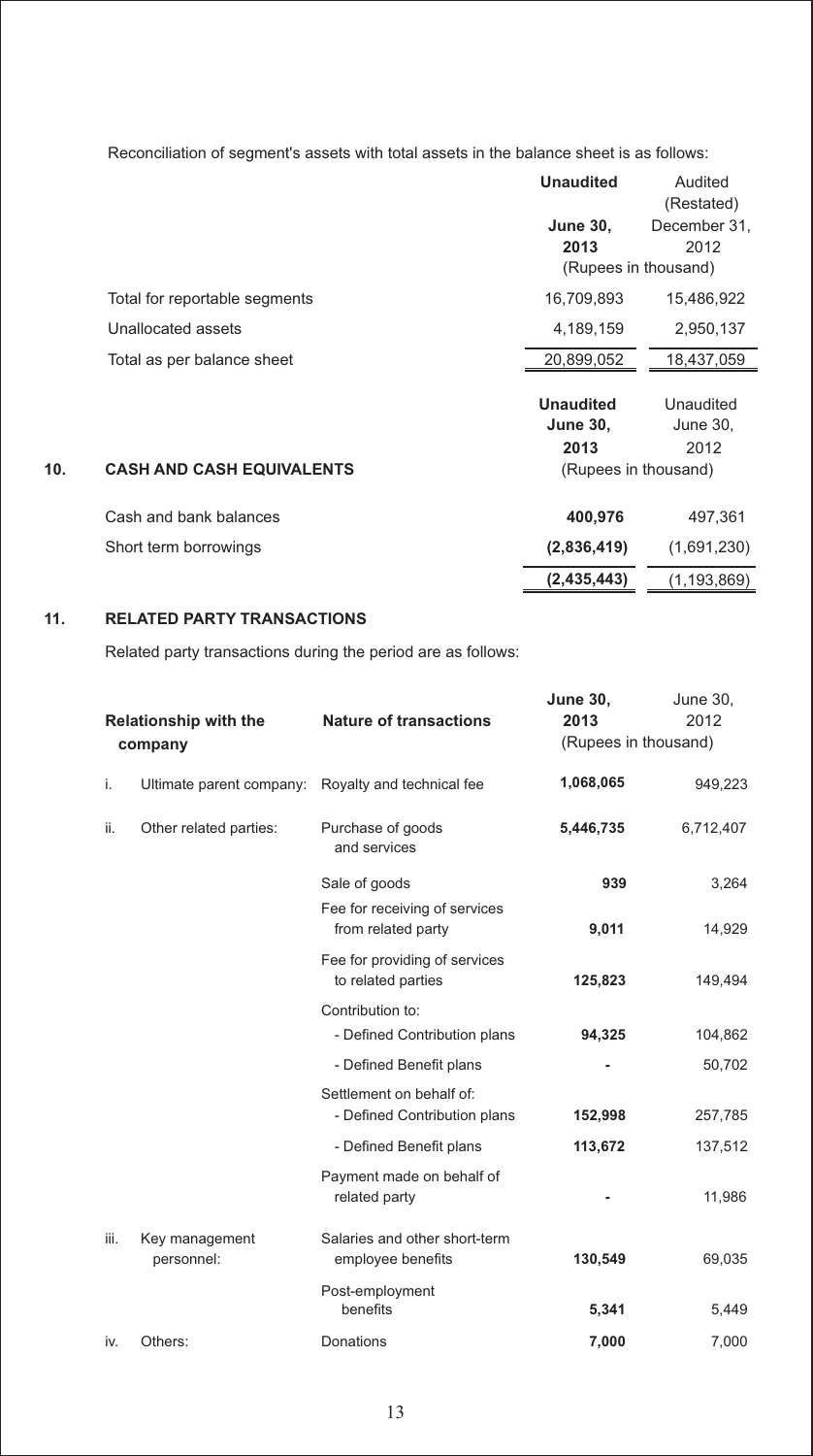#### **12. INTERIM DIVIDEND**

The Board of Directors in its meeting held on August 23, 2013 declared cash dividend in respect of half year ended June 30, 2013 of Rs. 123.25 per share amounting to Rs. 1.64 billion in addition to first interim cash dividend already declared and paid in respect of quarter ended March 31, 2013 of Rs. 51.24 per share (Quarter ended March 31, 2012: Rs. 65 per share) amounting to Rs. 681 million (Interim cash dividend for half year ended June 30, 2012: Rs. 65 per share amounting to Rs. 864 million).

This condensed interim financial information does not reflect the second interim dividend as payable, which will be accounted for in the statement of changes in equity as an appropriation from the unappropriated profit in the year ending December 31, 2013.

#### **13. DELISTING OF THE COMPANY**

The majority shareholder of the Company, Unilever Overseas Holdings Limited (UOHL) made an announcement on November 28, 2012 of its intention to acquire all of the ordinary shares held by the other shareholders of the Company at a proposed share price of Rs 9,700 per ordinary share, and to seek the delisting of the shares of the Company from the stock exchanges in Pakistan, in accordance with the voluntary delisting provisions of the Listing Regulations. Consequently, the Board of Directors of the Company at their meeting held on December 3, 2012 considered and resolved to accept the proposal made by the majority shareholder.

Thereafter, the Company submitted formal application for delisting and the required information to the stock exchanges in January and February 2013. The Karachi Stock Exchange Limited vide its letter dated April 1, 2013 agreed to the minimum purchase price of Rs 15,000 per ordinary share and required the sponsors (majority shareholder) to purchase a minimum of 1.5% of the total outstanding shares to qualify for delisting. The majority shareholder (sponsor), UOHL communicated its acceptance to the stock exchange on April 2, 2013. The said delisting proposal was also approved by the shareholders of the Company in the Extra Ordinary General Meeting held on April 26, 2013. Thereafter, the Company vide its letter dated May 2, 2013 informed the shareholders about the terms, conditions and procedure for the purchase of ordinary shares of the Company by UOHL, including the information about the initial share purchase offer period valid from May 3, 2013 to July 1, 2013.

On July 4, 2013 the Company informed the stock exchanges that as of July 1, 2013, the majority shareholder had bought 21.91% ordinary shares during the offer period; thus, raising its shareholding to 96.99% of the total ordinary shares issued; and the stock exchanges were requested to confirm the delisting of the Company. On August 13, 2013 a formal letter was received from the Karachi Stock Exchange Limited, confirming that from September 13, 2013 the ordinary shares of the Company will stand delisted from the exchange. Formal confirmation of delisting of the ordinary shares of the Company from other stock exchanges is awaited.

#### **14. DATE OF ISSUE**

This condensed interim financial information has been authorised for issue on August 23, 2013 by the Board of Directors of the Company.

Director

Director & Chief Financial Officer **Shazia Syed Ali Tariq**

#### **STATEMENT UNDER SECTION 241(2) OF THE COMPANIES ORDINANCE, 1984**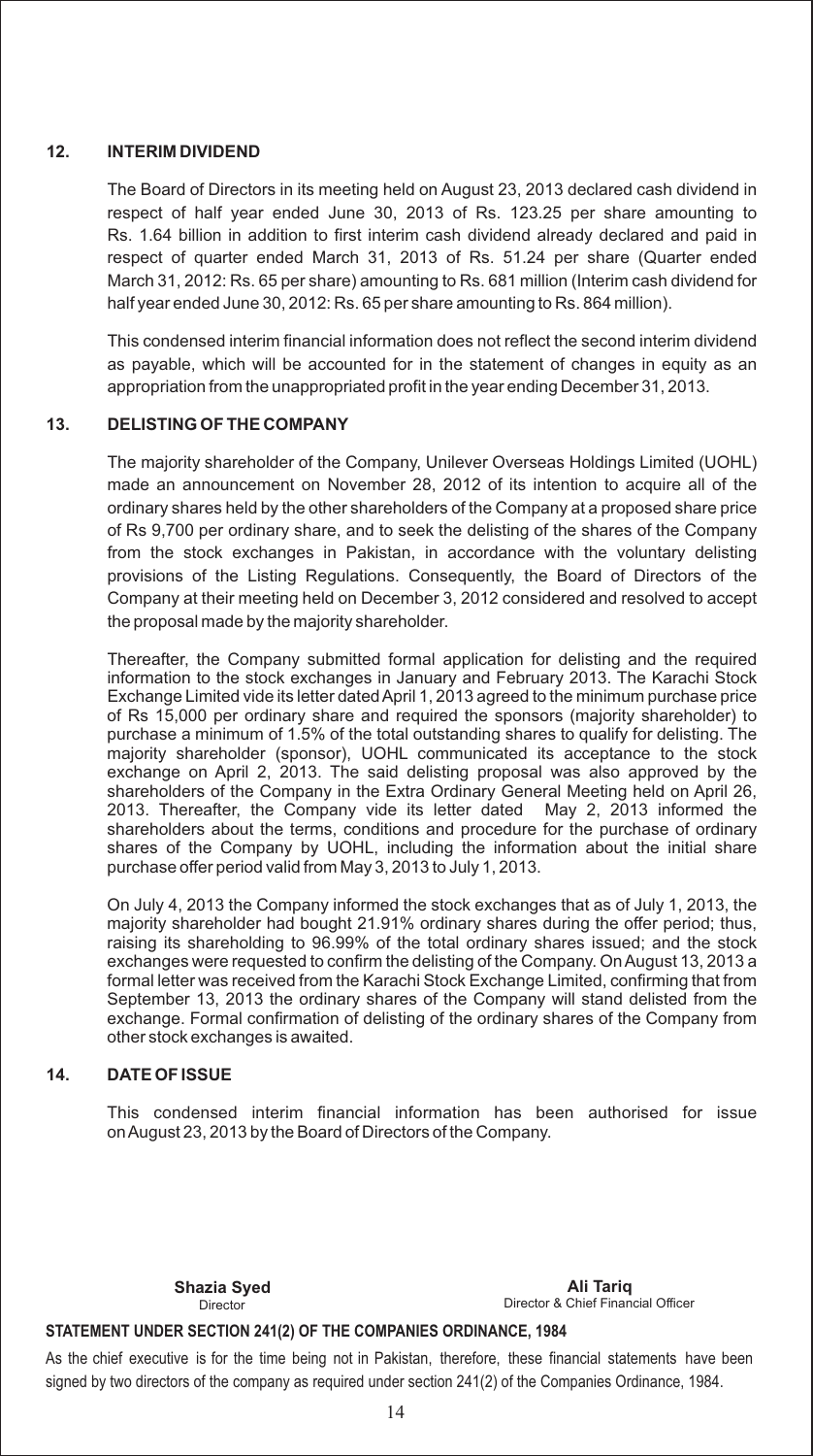## **CONDENSED INTERIM CONSOLIDATED FINANCIAL INFORMATION FOR THE HALF YEAR ENDED JUNE 30, 2013**

Unilever Pakistan Limited and its Subsidiary Companies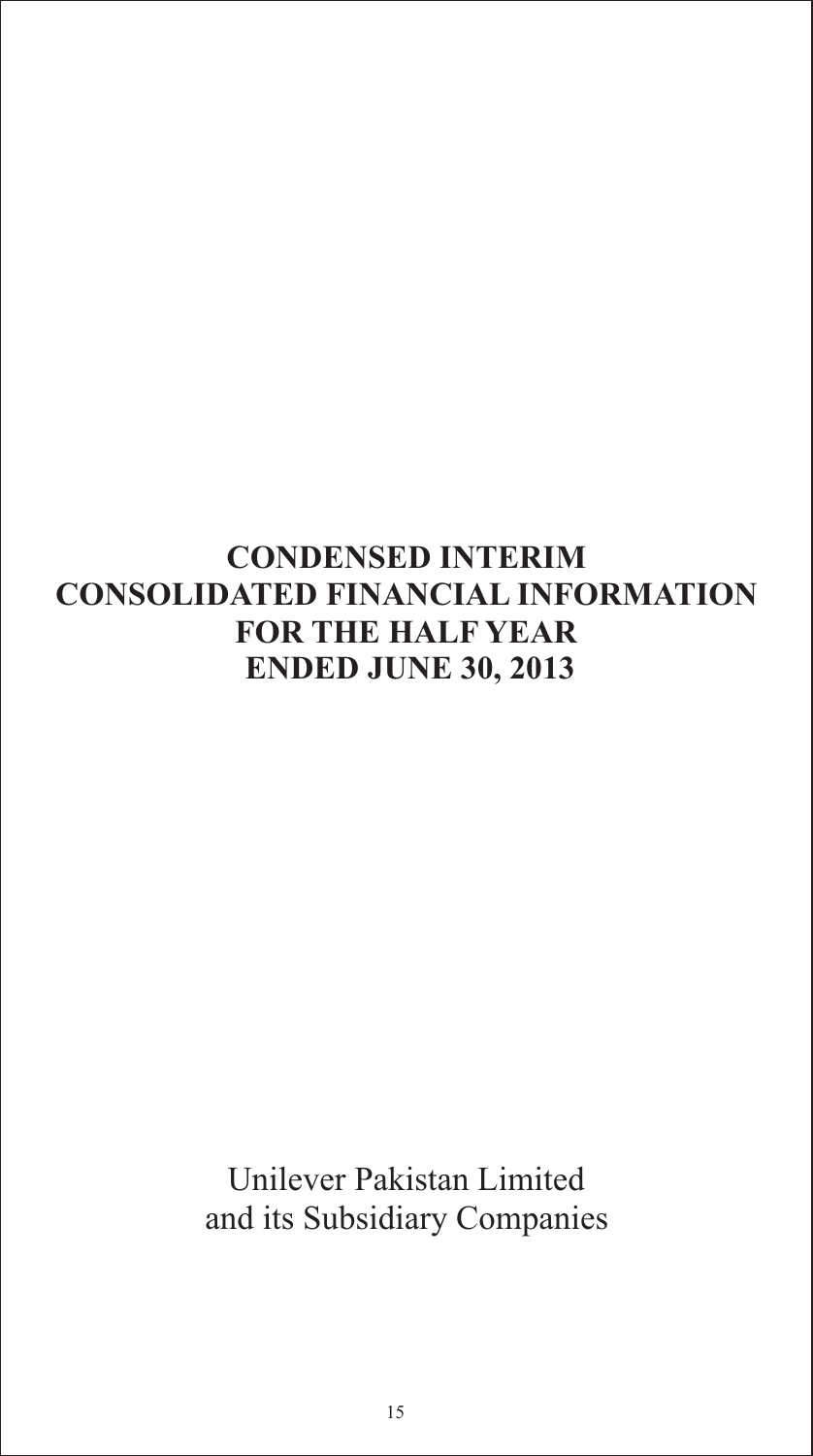## **CONDENSED INTERIM CONSOLIDATED BALANCE SHEET AS AT JUNE 30, 2013**

|                                           |      | Unaudited    | Audited<br>(Restated) |
|-------------------------------------------|------|--------------|-----------------------|
|                                           |      | June 30,     | December 31,          |
|                                           | Note | 2013         | 2012                  |
| <b>ASSETS</b>                             |      |              | (Rupees in thousand)  |
| <b>Non-current assets</b>                 |      |              |                       |
| Property, plant and equipment             | 4    | 7,413,321    | 7,225,779             |
| Intangible - computer software            |      | 812,604      | 936,797               |
| Long term investments                     |      | 200          | 200                   |
| Long term loans                           |      | 155,895      | 135,586               |
| Long term deposits and prepayments        | 5    | 1,126,176    | 20,070                |
| Retirement benefits - prepayments         |      | 168,155      | 168,812               |
|                                           |      | 9,676,351    | 8,487,244             |
| <b>Current assets</b>                     |      |              |                       |
| Stores and spares                         |      | 522,968      | 421,656               |
| Stock in trade                            |      | 5,849,409    | 6,244,203             |
| Trade debts                               |      | 2,151,683    | 1,018,561             |
| Loans and advances                        |      | 140,743      | 181,003               |
| Trade deposits and short term prepayments |      | 738,848      | 547,671               |
| Other receivables                         |      | 202,771      | 108,680               |
| Advance tax/refunds                       |      | 1,120,903    | 748,622               |
| Cash and bank balances                    |      | 572,554      | 751,129               |
|                                           |      | 11,299,879   | 10,021,525            |
| <b>Total assets</b>                       |      | 20,976,230   | 18,508,769            |
| <b>EQUITY AND LIABILITIES</b>             |      |              |                       |
| <b>Capital and reserves</b>               |      |              |                       |
| Share capital                             |      | 669,477      | 669,477               |
| Reserves                                  |      | 2,564,490    | 4,684,902             |
|                                           |      | 3,233,967    | 5,354,379             |
| <b>LIABILITIES</b>                        |      |              |                       |
| <b>Non-current liabilities</b>            |      |              |                       |
| Deferred taxation                         |      | 581,721      | 685,809               |
| Retirement benefits - obligations         |      | 434,572      | 401,969               |
|                                           |      | 1,016,293    | 1,087,778             |
| <b>Current liabilities</b>                |      |              |                       |
| Trade and other payables                  |      | 13, 152, 874 | 11,444,900            |
| Accrued interest / mark up                |      | 15,316       | 6,706                 |
| Short term borrowing                      | 6    | 2,836,419    |                       |
| Provisions                                | 7    | 721,361      | 615,006               |
|                                           |      | 16,725,970   | 12,066,612            |
| <b>Total liabilities</b>                  |      | 17,742,263   | 13,154,390            |
| <b>Contingencies and commitments</b>      | 8    |              |                       |
| <b>Total equity and liabilities</b>       |      | 20,976,230   | 18,508,769            |

The annexed notes 1 to 14 form an integral part of this condensed interim financial information.

Director

Director & Chief Financial Officer **Shazia Syed Ali Tariq**

## **STATEMENT UNDER SECTION 241(2) OF THE COMPANIES ORDINANCE, 1984**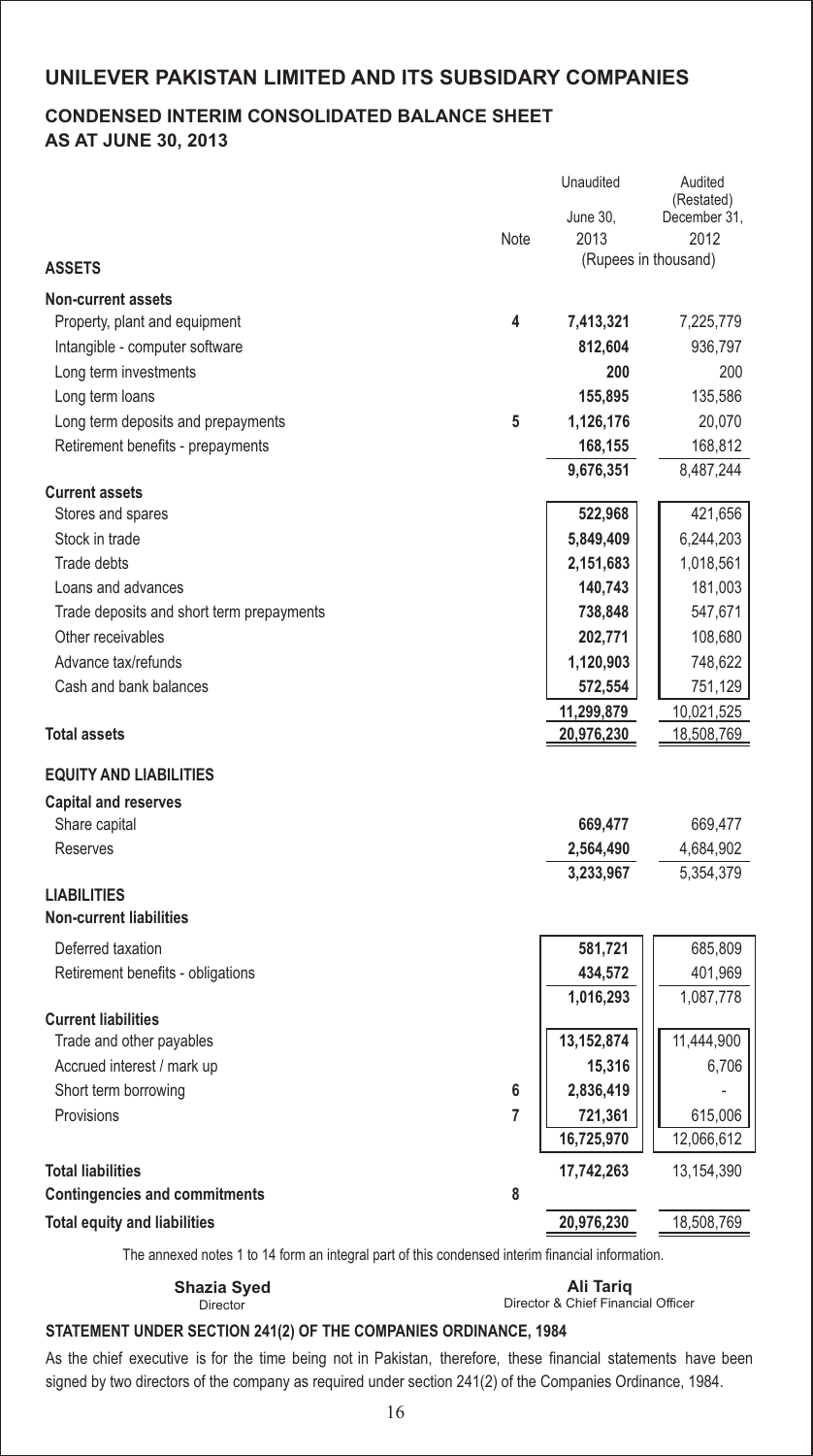### **CONDENSED INTERIM CONSOLIDATED PROFIT AND LOSS ACCOUNT FOR THE HALF YEAR ENDED JUNE 30, 2013 (UNAUDITED)**

|                             |             | <b>Quarter ended</b> |             | Half year ended      |              |  |
|-----------------------------|-------------|----------------------|-------------|----------------------|--------------|--|
|                             | <b>Note</b> | <b>June 30,</b>      | June 30,    | <b>June 30,</b>      | June 30,     |  |
|                             |             | 2013                 | 2012        | 2013                 | 2012         |  |
|                             |             |                      |             | (Rupees in thousand) |              |  |
| Sales                       | 9           | 16,195,921           | 14,318,153  | 30,099,010           | 27,800,177   |  |
| Cost of sales               | 7.3.1       | (9,534,705)          | (8,787,185) | (18, 885, 647)       | (17,686,243) |  |
| Gross profit                |             | 6,661,216            | 5,530,968   | 11,213,363           | 10,113,934   |  |
| Distribution costs          | 7.3.1       | (3, 387, 183)        | (2,873,595) | (6,424,599)          | (5,525,605)  |  |
| Administrative expenses     | 7.3.1       | (611, 395)           | (471, 538)  | (1, 119, 089)        | (900, 086)   |  |
| Other operating expenses    |             | (193, 574)           | (156, 161)  | (269, 248)           | (266, 531)   |  |
| Other operating income      |             | 110,729              | 157,064     | 189,593              | 257,790      |  |
| Profit from operations      |             | 2,579,793            | 2,186,738   | 3,590,020            | 3,679,502    |  |
| Finance cost                |             | (135, 656)           | (203, 327)  | (190, 788)           | (234,117)    |  |
| Profit before taxation      |             | 2,444,137            | 1,983,411   | 3,399,232            | 3,445,385    |  |
| Taxation                    |             | (804, 366)           | (608, 969)  | (1,076,062)          | (1,033,450)  |  |
| Profit after taxation       |             | 1,639,771            | 1,374,442   | 2,323,170            | 2,411,935    |  |
| Other comprehensive income  |             |                      |             |                      |              |  |
| Total comprehensive income  |             | 1,639,771            | 1,374,442   | 2,323,170            | 2,411,935    |  |
| Earnings per share (Rupees) |             | 123.35               | 103.39      | 174.76               | 181.44       |  |

The annexed notes 1 to 14 form an integral part of this condensed interim financial information.

Director

Director & Chief Financial Officer **Shazia Syed Ali Tariq**

## **STATEMENT UNDER SECTION 241(2) OF THE COMPANIES ORDINANCE, 1984**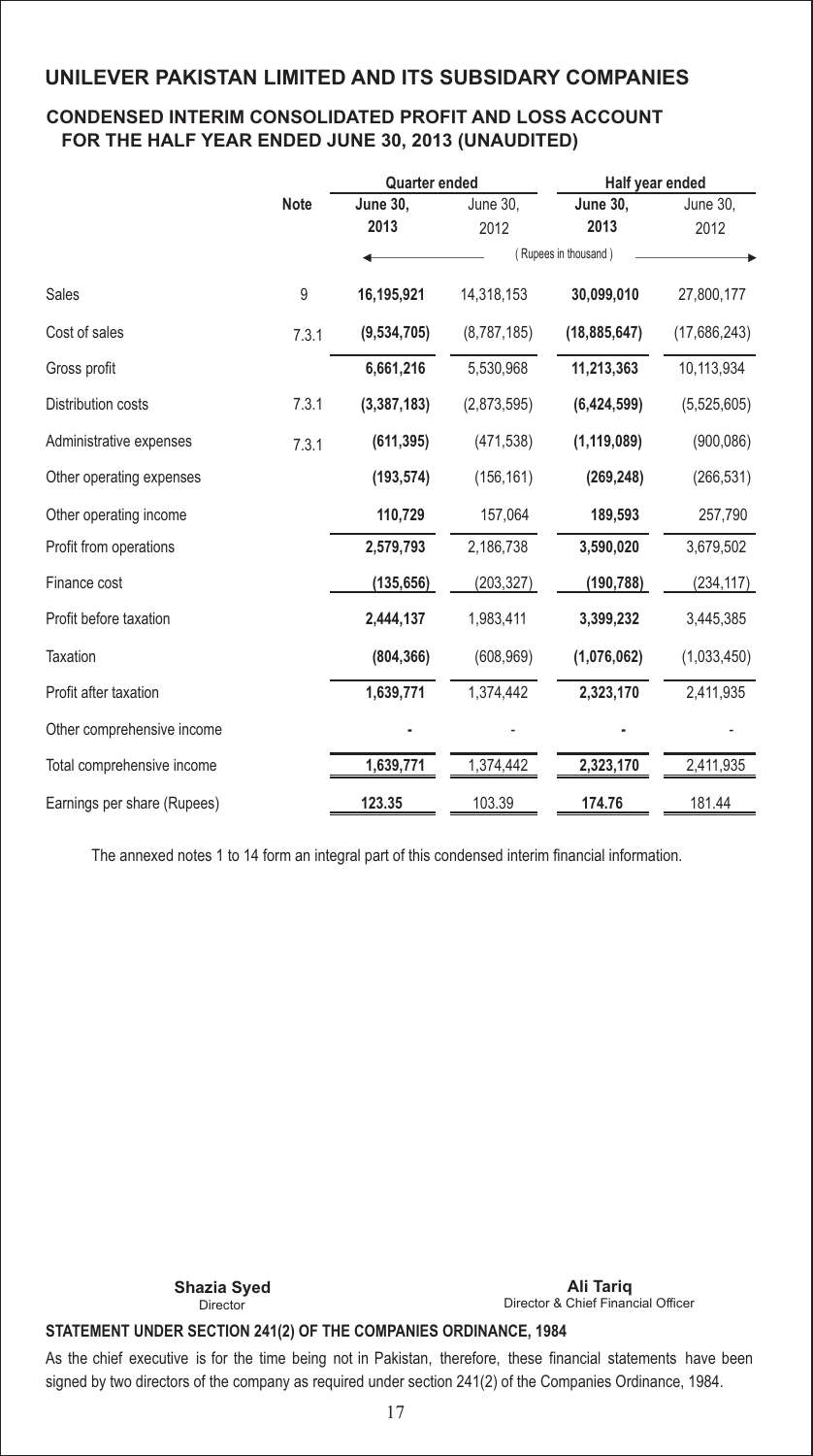#### **CONDENSED INTERIM CONSOLIDATED CASH FLOW STATEMENT FOR THE HALF YEAR ENDED JUNE 30, 2013 (UNAUDITED)**

|                                                                      |      | June 30                | June 30               |
|----------------------------------------------------------------------|------|------------------------|-----------------------|
|                                                                      | Note | 2013                   | 2012                  |
|                                                                      |      | (Rupees in thousand)   |                       |
| <b>CASH FLOWS FROM OPERATING ACTIVITIES</b>                          |      |                        |                       |
| Profit before taxation                                               |      | 3,399,232              | 3,445,385             |
| Adjustments for non-cash charges and other items                     |      |                        |                       |
| Depreciation                                                         |      | 367,932                | 307,701               |
| Amortisation of computer software                                    |      | 124,193                | 134,480               |
| Gain on disposal of property, plant and equipment                    |      | 335                    | (12, 444)             |
| Mark-up on short term borrowings<br>Finance charge on finance leases |      | 85.673                 | 69,012<br>269         |
| Provision for staff retirement benefits                              |      | 36,209                 | 60,291                |
| Return on savings accounts and term deposits                         |      | (14, 741)              | (38, 967)             |
|                                                                      |      | 599,601                | 520,342               |
| EFFECT ON CASH FLOWS DUE TO WORKING CAPITAL CHANGES                  |      | 3,998,833              | 3,965,727             |
| (Increase) / Decrease in current assets                              |      |                        |                       |
| Stores and spares                                                    |      | (101, 312)             | (130, 652)            |
| Stock in trade                                                       |      | 394,794                | (471, 910)            |
| Trade debts                                                          |      | (1, 133, 122)          | (189, 760)            |
| Loans and advances                                                   |      | 40,260                 | 34,778                |
| Trade deposits and short term prepayments<br>Other receivables       |      | (191, 177)<br>(94,091) | 106,747<br>(158, 155) |
|                                                                      |      | (1,084,648)            | (808, 952)            |
| Increase in current liabilities                                      |      |                        |                       |
| Trade and other payables                                             |      | 1,701,840              | 967,797               |
| Provisions                                                           |      | 106,355                | 15,550                |
|                                                                      |      | 1,808,195<br>723,547   | 983,347<br>174,395    |
| Cash generated from operations                                       |      | 4,722,380              | 4,140,122             |
| Mark-up paid on short term borrowings                                |      | (77, 360)              | (70, 448)             |
| Income tax paid                                                      |      | (1,551,487)            | (1,424,330)           |
| Retirement benefits obligations paid                                 |      | (2,949)                | (149, 861)            |
| (Increase) in long term loans                                        |      | (20, 309)              | (8,860)               |
| (Increase) in long term deposits and prepayments                     |      | (1, 106, 106)          | (1, 117)              |
| Net cash from operating activities                                   |      | 1,964,169              | 2,485,506             |
| <b>CASH USED IN INVESTING ACTIVITIES</b>                             |      |                        |                       |
| Purchase of property, plant and equipment                            |      | (573, 576)             | (837, 971)            |
| Sale proceeds on disposal of property, plant and equipment           |      | 17,767                 | 19,805                |
| Enchasment of nvestment held to maturity                             |      |                        | 152,112               |
| Return received on savings accounts and deposit accounts             |      | 15,766                 | 28,223                |
| Net cash used in investing activities                                |      | (540, 043)             | (637, 831)            |
| <b>CASH USED IN FINANCING ACTIVITIES</b>                             |      |                        |                       |
| Dividends paid                                                       |      | (4, 439, 120)          | (3, 542, 549)         |
| Finance lease obligation paid                                        |      |                        | (14, 757)             |
| Net cash used in financing activities                                |      | (4, 439, 120)          | (3,557,306)           |
| Net increase in cash and cash equivalents                            |      | (3,014,994)            | (1,709,631)           |
| Cash and cash equivalents at the beginning of the year               |      | 751,129                | 669,552               |
| Cash and cash equivalents at the end of the period                   | 10   | (2, 263, 865)          | (1,040,079)           |

The annexed notes 1 to 14 form an integral part of this condensed interim financial information.

| <b>UNICAL UYUU</b>                                    | ALL IGHT                           |
|-------------------------------------------------------|------------------------------------|
| Director                                              | Director & Chief Financial Officer |
| ENT UNDER GEGTION AMM OF THE COMBANIES ORDINANGE MOAL |                                    |

#### **STATEMENT UNDER SECTION 241(2) OF THE COMPANIES ORDINANCE, 1984**

As the chief executive is for the time being not in Pakistan, therefore, these financial statements have been signed by two directors of the company as required under section 241(2) of the Companies Ordinance, 1984.

**Shazia Syed Ali Tariq**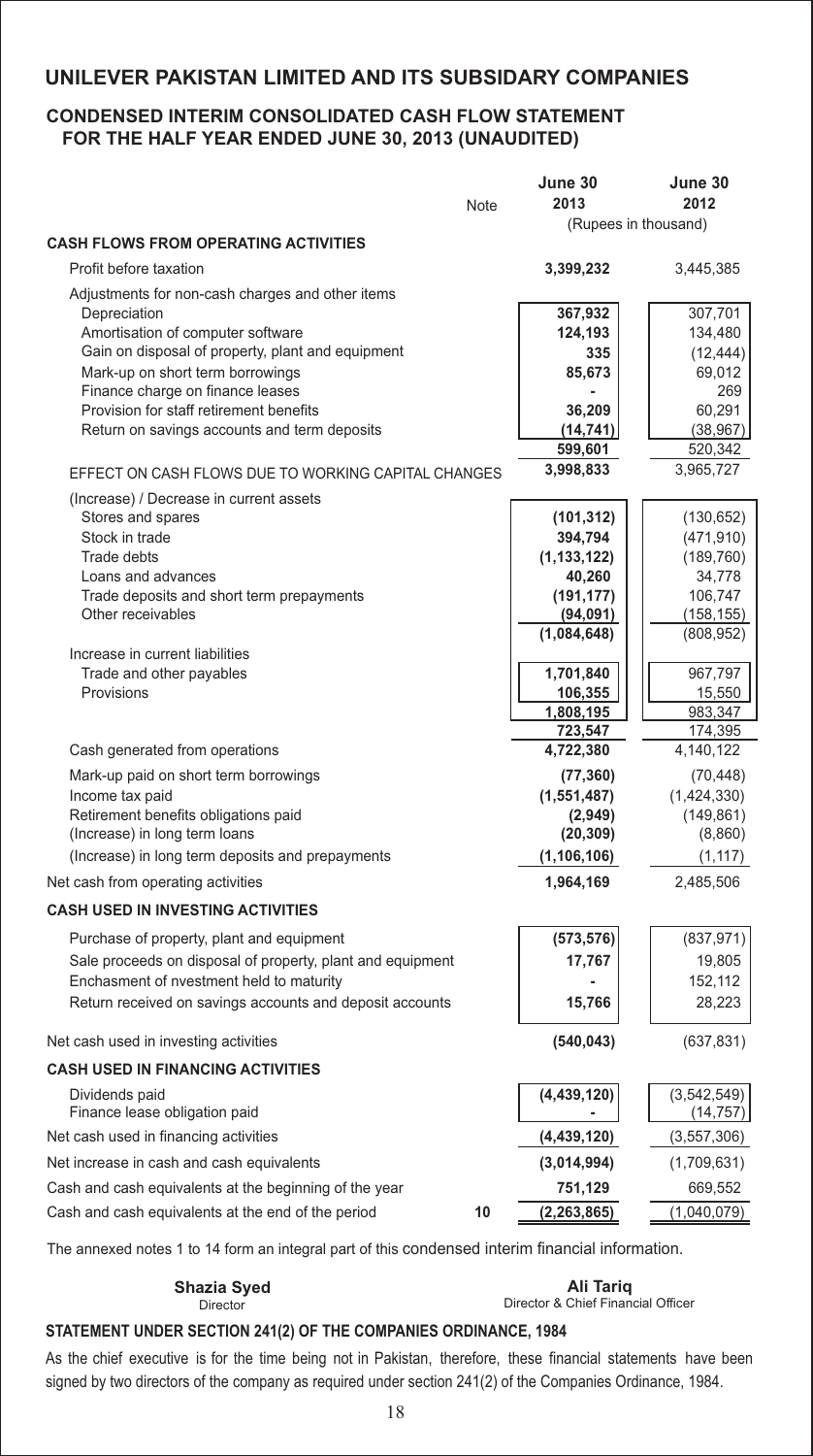### **CONDENSED INTERIM CONSOLIDATED STATEMENT OF CHANGES IN EQUITY FOR THE HALF YEAR ENDED JUNE 30, 2013 (UNAUDITED)**

|                                                                                                                                                    | <b>SHARE</b><br><b>CAPITAL</b> | <b>RESERVES</b>                                                     |             |                          | <b>TOTAL</b>     |             |
|----------------------------------------------------------------------------------------------------------------------------------------------------|--------------------------------|---------------------------------------------------------------------|-------------|--------------------------|------------------|-------------|
|                                                                                                                                                    |                                | <b>CAPITAL</b>                                                      |             | <b>REVENUE</b>           | <b>SUB TOTAL</b> |             |
|                                                                                                                                                    |                                | Arising under<br>schemes of<br>arrangements<br>for<br>amalgamations | Contingency | Unappropriated<br>profit |                  |             |
|                                                                                                                                                    |                                |                                                                     |             | (Rupees in thousand)     |                  |             |
| Balance as at January 1, 2013-Restated                                                                                                             | 669,477                        | 70,929                                                              | 321,471     | 4,292,502                | 4,684,902        | 5,354,379   |
| Total comprehensive income for the half<br>year ended June 30, 2013                                                                                |                                |                                                                     |             | 2,323,170                | 2,323,170        | 2,323,170   |
| <b>Dividends</b><br>For the year ended December 31, 2012<br>- On cumulative preference shares<br>$ @$ 5% per share                                 |                                |                                                                     |             | (239)                    | (239)            | (239)       |
|                                                                                                                                                    |                                |                                                                     |             |                          |                  |             |
| - Final dividend on ordinary shares<br>$ @$ Rs 283 per share                                                                                       |                                |                                                                     |             | (3,762,165)              | (3,762,165)      | (3,762,165) |
| For the year ended Decemeber, 31 2013<br>Interim dividend on ordinary<br>shares @ Rs. 51.24 per share                                              |                                |                                                                     |             | (681, 178)               | (681, 178)       | (681, 178)  |
| Balance as at June 30, 2013                                                                                                                        | 669,477                        | 70,929                                                              | 321,471     | 2,172,090                | 2,564,490        | 3,233,967   |
| Balance as at January 1, 2012                                                                                                                      | 669,477                        | 70,929                                                              | 321,471     | 3,172,919                | 3,565,319        | 4,234,796   |
| Effect of changes in accounting policy with<br>respect to accounting for recognition of<br>acturial losses on defined benefit plan - net of<br>tax |                                |                                                                     |             | (98, 529)                | (98, 529)        | (98, 529)   |
| Balance as at January 1, 2012 - restated                                                                                                           | 669,477                        | 70,929                                                              | 321,471     | 3,074,390                | 3,466,790        | 4,136,267   |
| Total comprehensive income for the quarter<br>ended June 30, 2012                                                                                  |                                |                                                                     |             | 2,411,935                | 2,411,935        | 2,411,935   |
| <b>Dividends</b><br>For the year ended December 31, 2011                                                                                           |                                |                                                                     |             |                          |                  |             |
| - On cumulative preference shares @ 5%<br>per share                                                                                                |                                |                                                                     |             | (239)                    | (239)            | (239)       |
| - Final dividend on ordinary shares @ Rs 202<br>per share                                                                                          |                                |                                                                     |             | (2,685,362)              | (2,685,362)      | (2,685,362) |
| For the year ended Decemeber 31, 2012<br>Interim dividend on ordinary<br>shares @ Rs. 65 per share                                                 |                                |                                                                     |             | (864, 100)               | (864, 100)       | (864, 100)  |
| Balance as at June 30, 2012 - restated                                                                                                             | 669,477                        | 70,929                                                              | 321,471     | 1,936,624                | 2,329,024        | 2,998,501   |
|                                                                                                                                                    |                                |                                                                     |             |                          |                  |             |

The annexed notes 1 to 14 form an integral part of this condensed interim financial information.

Director

Director & Chief Financial Officer **Shazia Syed Ali Tariq**

## **STATEMENT UNDER SECTION 241(2) OF THE COMPANIES ORDINANCE, 1984**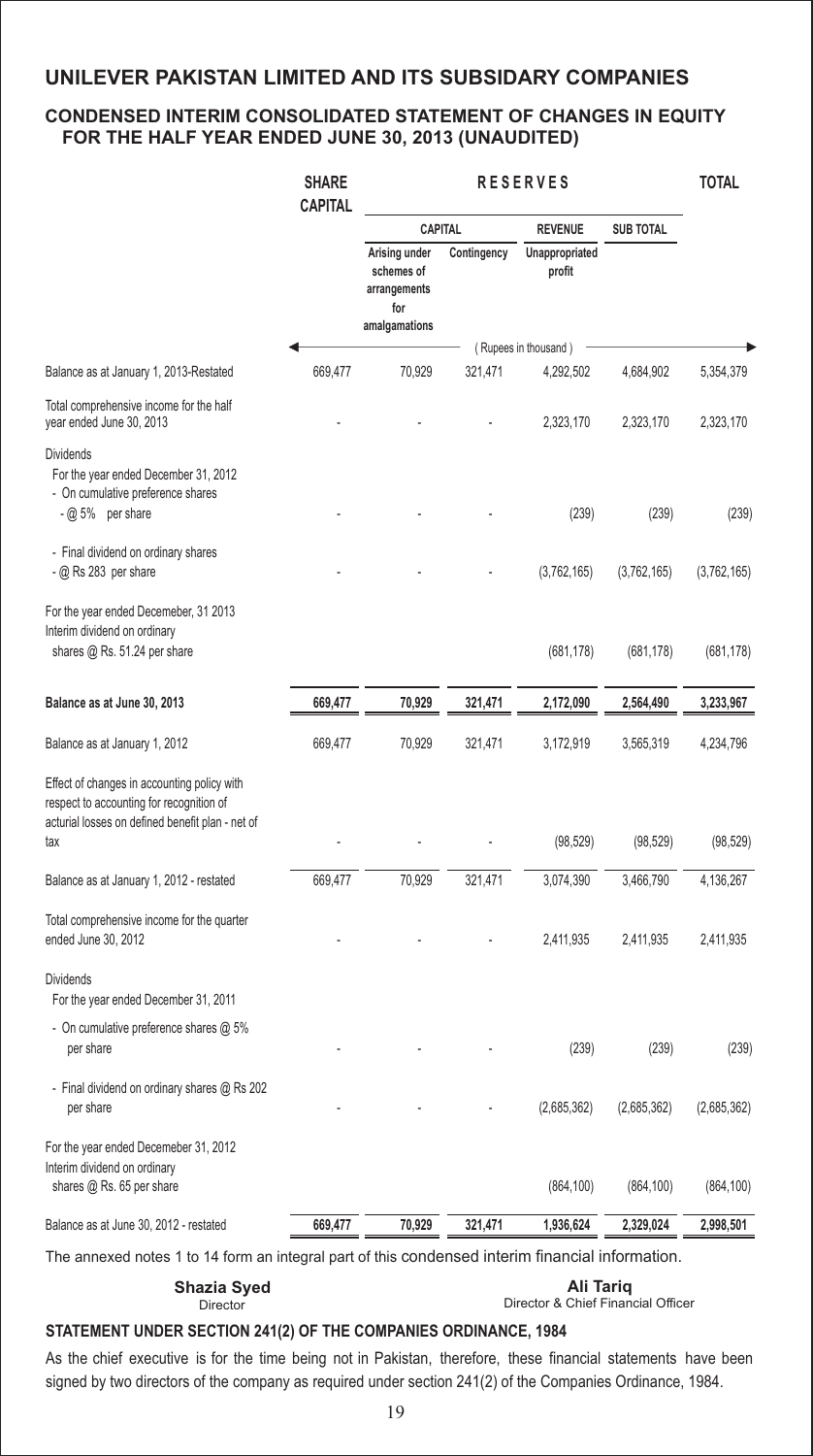## **NOTES TO THE CONDENSED INTERIM CONSOLIDATED FINANCIAL INFORMATION FOR THE HALF YEAR ENDED JUNE 30, 2013 (UNAUDITED)**

#### **1. BASIS OF PREPARATION**

This condensed interim consolidated financial information includes the financial information of Unilever Pakistan Limited (the parent company), Lever Chemicals (Private) Limited, Lever Association Pakistan Trust (Private) Limited and Sadiq (Private) Limited. The condensed interim consolidated financial information of the subsidiary companies has been consolidated on a line by line basis.

This condensed interim consolidated financial information has been prepared in accordance with the requirements of International Accounting Standard No. 34, "Interim Financial Reporting" and is being submitted to the shareholders as required by Section 245 of the Companies Ordinance, 1984 and the Listing Regulations of the Karachi, Lahore and Islamabad Stock Exchanges.

#### **2. ACCOUNTING POLICIES**

The accounting policies and the methods of computation adopted in the preparation of this condensed interim consolidated financial information are the same as those applied in the preparation of the financial statements for the year ended December 31, 2012 except as described below.

IAS 19 (revised) - 'Employee Benefits' effective for annual periods beginning on or after January 1, 2013 amends the accounting for employee benefits. The standard requires immediate recognition of past service cost and also replaces the interest cost on the defined benefit obligation and the expected return on plan assets with a net interest cost based on the net defined benefit asset or liability and the discount rate, measured at the beginning of the year.

Further, a new term "remeasurements" has been introduced. This is made up of actuarial gains and losses, the difference between actual investment returns and the return implied by the net interest cost. The standard requires "remeasurements" to be recognised in the Balance Sheet immediately, with a charge or credit to Other Comprehensive Income in the periods in which they occur.

Following the application of IAS 19 (Amendment) - 'Employee Benefits', the Company's policy for Staff Retirement Benefits in respect of remeasurements stands amended as follows:

-The amount arising as a result of remeasurements are recognised in the Balance Sheet immediately, with a charge or credit to Other Comprehensive Income in the periods in which they occur.

-The change in accounting policy has been accounted for retrospectively in accordance with the requirements of IAS 8 'Accounting Policies, Changes in Accounting Estimates and Errors' and comparative figures have been restated.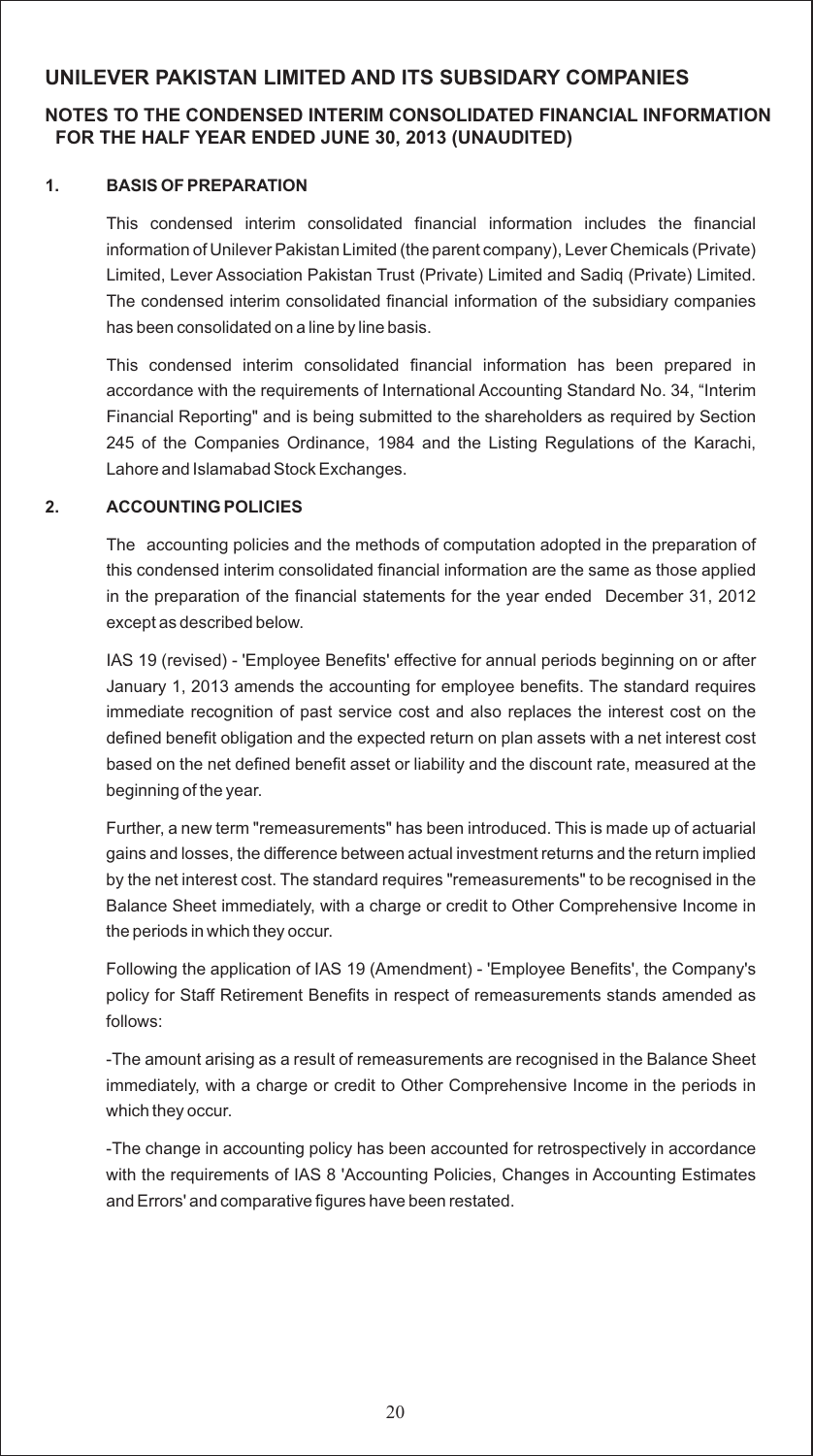The Company's condensed interim consolidated financial information is affected by the 'remeasurements' relating to prior years. The effects have been summarised below:

|                                                               | December 31,<br>2012 | December 31,<br>2011 |
|---------------------------------------------------------------|----------------------|----------------------|
|                                                               | (Rupees in thousand) |                      |
| <b>Impact on Balance Sheet</b>                                |                      |                      |
| Increase / (decrease) in retirement<br>benefits - prepayments | 66,043               | (109, 788)           |
| Increase in retirement benefits - obligations                 | (23, 614)            | (41, 795)            |
| (Increase) / decrease in deferred taxation                    | (9,089)              | 53,054               |
| (Increase) / decrease in reserves                             | (33, 340)            | 98,529               |
| Increase / (decrease) in unappropriated profit                |                      |                      |
| Cumulative effect from prior years                            |                      | (98, 529)            |
| Impact for the year ended December 31, 2012                   | 131,869              |                      |

The Company follows a consistent practice to conduct actuarial valuations annually at the year end. Hence, the impact on this and comparative condensed interim consolidated financial information are not quantifiable and are also considered immaterial.

#### **3. ACCOUNTING ESTIMATES, JUDGEMENTS AND**

#### **FINANCIAL RISK MANGEMENT**

The preparation of this condensed interim consolidated financial information in confirmity with approved accounting standards requires management to make estimates, assumptions and use judgements that affect the application of policies and reported amounts of assets and liabilities and income and expenses. Estimates, assumptions and judgements are continually evaluated and are based on historical experience and other factors, including reasonable expectations of future events. Revisions to accounting estimates are recognised prospectively commencing from the period of revision.

Judgements and estimates made by the management in the preparation of this condensed interim consolidated financial information are the same as those that were applied to financial statements as at and for the year ended December 31, 2012.

The Company's financial risk management objectives and policies are consistent with those disclosed in the financial statements as at and for the year ended December 31, 2012.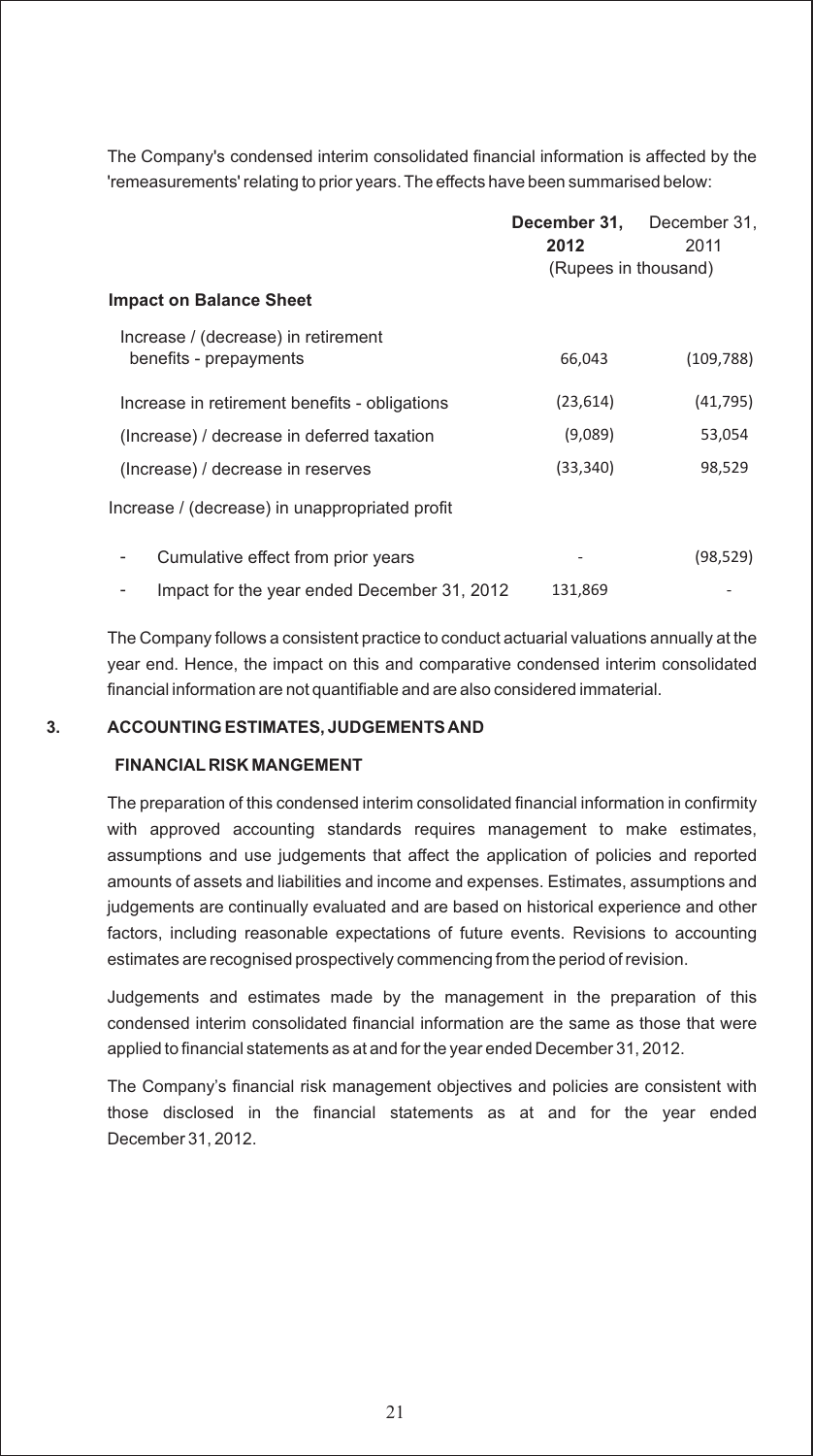| 4. | <b>PROPERTY, PLANT AND EQUIPMENT</b>                                       | <b>Unaudited</b><br><b>June 30,</b><br>2013<br>(Rupees in thousand) | Audited<br>December 31.<br>2012  |
|----|----------------------------------------------------------------------------|---------------------------------------------------------------------|----------------------------------|
|    | Operating assets - at net book value<br>Capital work in progress - at cost | 6,025,321                                                           | 6.029.015                        |
|    | Civil works<br>Plant and machinery                                         | 32,041<br>1,355,959<br>1,388,000                                    | 24,912<br>1,171,852<br>1,196,764 |

**7,413,321** 7,225,779

**4.1** Additions and disposals to operating assets during the period are as follows:

|                                                | <b>Additions</b><br>(at cost) |                      | <b>Disposals</b><br>(at net book value) |          |  |
|------------------------------------------------|-------------------------------|----------------------|-----------------------------------------|----------|--|
|                                                | <b>June 30,</b>               | June 30,             | <b>June 30,</b>                         | June 30, |  |
|                                                | 2013                          | 2012                 | 2013                                    | 2012     |  |
|                                                |                               | (Rupees in thousand) |                                         |          |  |
| Owned                                          |                               |                      |                                         |          |  |
| Building on freehold land                      | 7,567                         | 11,362               |                                         |          |  |
| Plant and machinery                            | 374,216                       | 1,352,184            | 18,083                                  | 7.277    |  |
| Electrical, mechanical and<br>office equipment |                               | 115,461              |                                         |          |  |
| Furniture and fittings                         | 543                           |                      |                                         |          |  |
| Motor vehicles                                 | 14                            |                      | 19                                      |          |  |
| Assets held under finance leases               |                               |                      |                                         |          |  |
| Motor vehicles                                 |                               |                      |                                         | 84       |  |
|                                                | 382,340                       | 1,479,007            | 18,102                                  | 7.361    |  |

#### **5. LONG TERM DEPOSTS AND PREPAYMENTS**

During the period Company paid advance rent for a period of five years for Head Office premises. The long term portion of advance rent amounting to Rs. 1.09 billion is included in the period end balances.

|    |                              | <b>Unaudited</b> | Audited              |
|----|------------------------------|------------------|----------------------|
|    |                              | <b>June 30,</b>  | December 31,         |
|    |                              | 2013             | 2012                 |
| 6. | <b>SHORT TERM BORROWINGS</b> |                  | (Rupees in thousand) |
|    | Short term loan - note 6.1   | 1,500,000        | ٠                    |
|    | Running finance              | 1,336,419        | -                    |
|    |                              | 2,836,419        |                      |
|    |                              |                  |                      |

**6.1** The amount represents short term loan taken from banks to be repaid in July 2013 at mark-up rates ranging from 9.32% to 9.4%.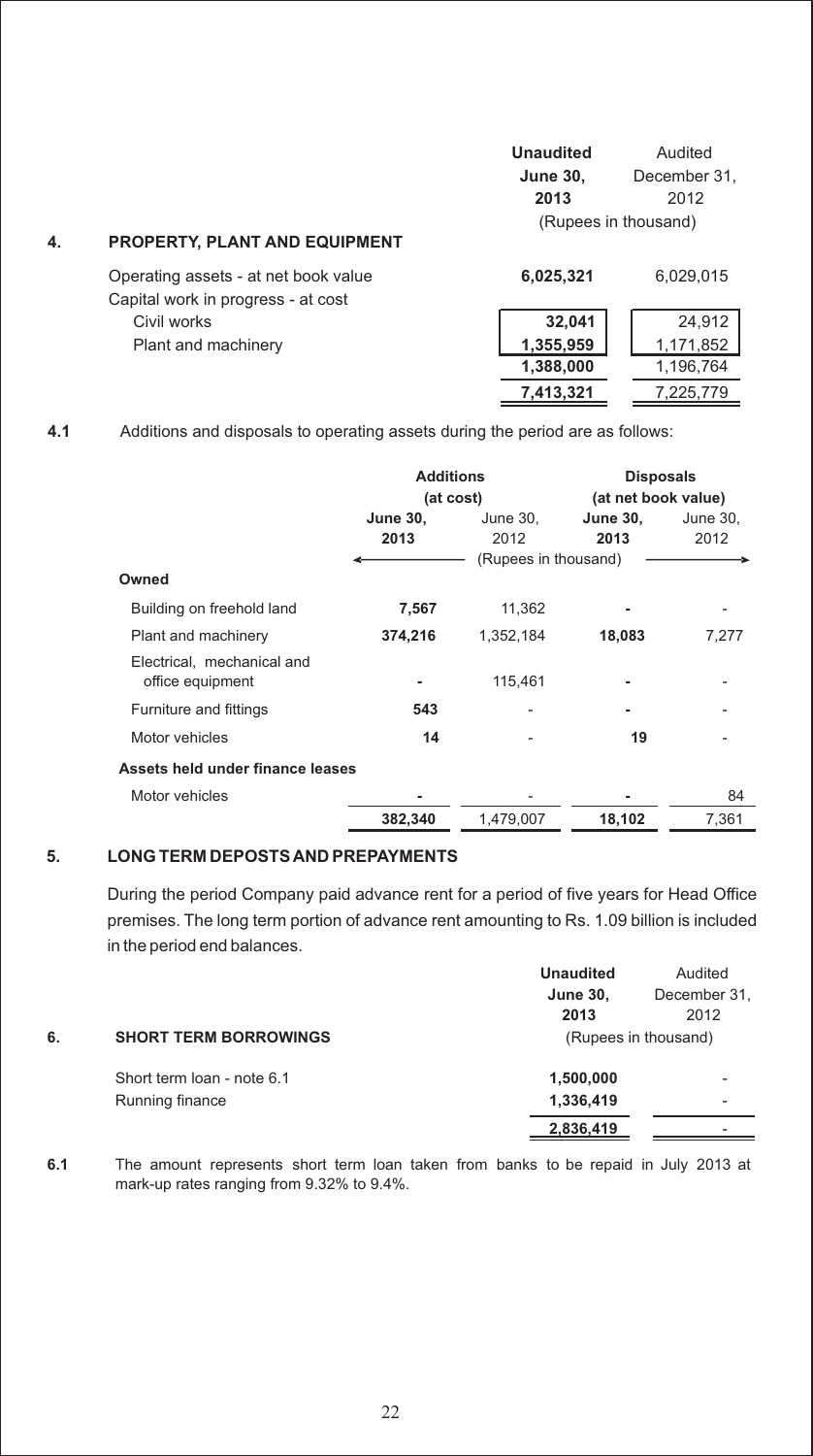|    |                                      | <b>Unaudited</b> | Audited              |
|----|--------------------------------------|------------------|----------------------|
|    |                                      | <b>June 30,</b>  | December 31,         |
|    |                                      | 2013             | 2012                 |
| 7. | <b>PROVISIONS</b>                    |                  | (Rupees in thousand) |
|    | Sindh Infrastructure Cess - note 7.1 | 550,600          | 487,564              |
|    | PSI Marking Fee - note 7.2           | 34,657           | 36,547               |
|    | Restructuring - note 7.3             | 136.104          | 90,895               |
|    |                                      | 721,361          | 615,006              |

**7.1** The change in amount represents provision made during the period.

|     |                             | <b>Unaudited</b>     | Audited      |
|-----|-----------------------------|----------------------|--------------|
|     |                             | <b>June 30,</b>      | December 31, |
|     |                             | 2013                 | 2012         |
| 7.2 | <b>PSI Marking Fee</b>      | (Rupees in thousand) |              |
|     | Opening balance             | 36,547               | 20,584       |
|     | Provision during the period | 3,690                | 15,963       |
|     | Payment during the period   | (5,580)              |              |
|     | Closing balance             | 34,657               | 36,547       |
|     |                             |                      |              |

#### **7.3 Restructuring**

| Opening balance                                       | 90.895     | 225.864    |
|-------------------------------------------------------|------------|------------|
| Provision / (Reversal) during the period - note 7.3.1 | 161.497    | (18, 349)  |
| Utilised during the period                            | (116, 288) | (116, 620) |
| Closing balance                                       | 136,104    | 90,895     |

**7.3.1** Provision during the period represents employee redundancy cost and has been allocated as follows:

|                         | <b>Unaudited</b><br><b>June 30,</b><br>2013 | Unaudited<br>June 30,<br>2012 |
|-------------------------|---------------------------------------------|-------------------------------|
|                         | (Rupees in thousand)                        |                               |
| Cost of sales           | 106,586                                     |                               |
| Distribution costs      | 46,924                                      |                               |
| Administrative expenses | 7,987                                       |                               |
|                         | 161,497                                     |                               |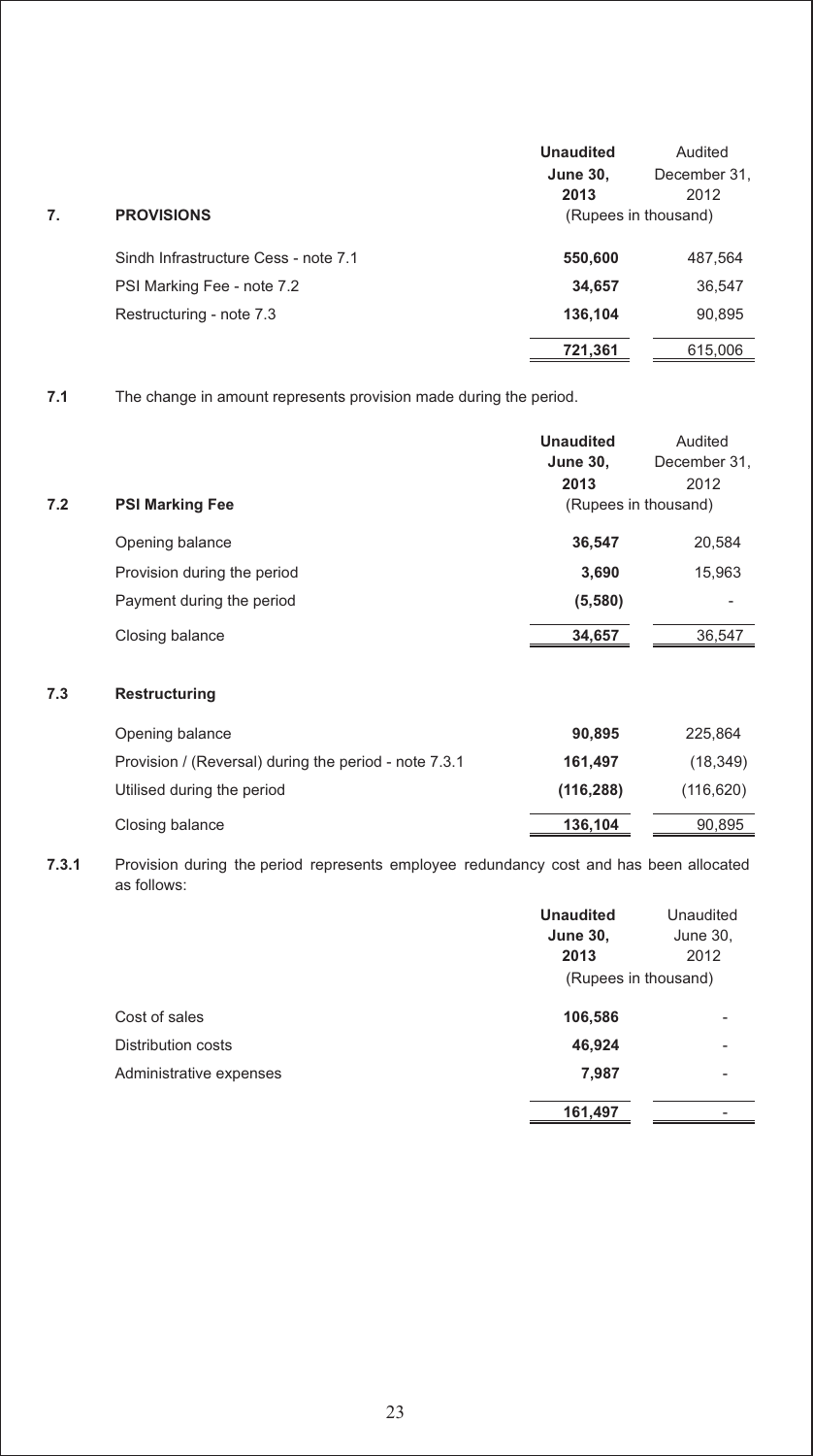#### **8. CONTINGENCIES AND COMMITMENTS**

#### **8.1 Contingencies**

The Officer of Inland Revenue while finalising the re-assessments for the tax years 2006, 2007 and 2009, passed amended assessment orders enhancing the tax liability for these years by approximately Rs. 400 million in respect of certain disallowances.

The Company has filed appeals before the Commissioner of Inland Revenue - Appeals (CIRA). However, the same were decided against it. The Company has filed appeals before the Appellate Tribunal Inland Revenue.

Further, the Additional Commissioner of Inland Revenue amended the assessments for the tax years 2008, 2010, 2011 and 2012, enhancing the tax liability by approximately Rs. 414.04 million. The Company has filed appeals before the CIRA and the same has been heard except for the tax year 2012. The appellate orders are awaited. However, the appeal for the tax year 2012 is expected to be fixed shortly.

The Company's management is of the view that the disallowances were erroneous and, therefore, the ultimate decision in appeals will likely be in the Company's favour. No provision has, therefore, been made in the financial statements.

#### **8.2 Commitments**

The commitments for capital expenditure outstanding as at June 30, 2013 amounted to Rs. 380.89 million (December 31, 2012: Rs. 701.11 million).

#### **9. SEGMENT INFORMATION**

#### **9.1 SEGMENT RESULTS**

|                                        | Home and<br>Personal<br>Care | <b>Beverages</b> | Ice Cream            | <b>Spreads</b> | Total      |
|----------------------------------------|------------------------------|------------------|----------------------|----------------|------------|
| For the quarter ended<br>June 30, 2013 |                              |                  | (Rupees in thousand) |                |            |
| Revenue                                | 8.713.948                    | 4,513,755        | 2,520,167            | 448.051        | 16,195,921 |
| Segment results                        | 1,582,534                    | 675,147          | 355.094              | 49,863         | 2,662,638  |
| For the quarter ended<br>June 30, 2012 |                              |                  |                      |                |            |
| Revenue                                | 8,079,497                    | 3,256,025        | 2,538,816            | 443,815        | 14,318,153 |
| Segment results                        | 1,361,949                    | 446,873          | 344,394              | 32,619         | 2,185,835  |
| For half year ended<br>June 30, 2013   |                              |                  |                      |                |            |
| Revenue                                | 16,552,316                   | 9,016,997        | 3,590,438            | 939,259        | 30,099,010 |
| Segment results                        | 2,416,734                    | 1,026,543        | 114,041              | 112,357        | 3,669,675  |
| For half year ended<br>June 30, 2012   |                              |                  |                      |                |            |
| Revenue                                | 15.671.494                   | 7.692.218        | 3.558.526            | 877.939        | 27.800.177 |
| Segment results                        | 2.386.384                    | 982.886          | 164.138              | 154.835        | 3.688.243  |

Reconciliation of segment results with profit from operations:

|                                      | <b>Quarter ended</b> |            | <b>Half Year ended</b> |             |
|--------------------------------------|----------------------|------------|------------------------|-------------|
|                                      | June                 | June       | June                   | June        |
|                                      | 2013                 | 2012       | 2013                   | 2012        |
|                                      | (Rupees in thousand) |            | (Rupees in thousand)   |             |
| Total profit for reportable segments | 2,662,638            | 2.185.835  | 3,669,675              | 3,688,243   |
| Other operating expenses             | (193, 574)           | (156, 161) | (269, 248)             | (266, 531)  |
| Other operating income               | 110,729              | 157.064    | 189,593                | 257,790     |
| Finance (cost) / income              | (135, 656)           | (203, 327) | (190, 788)             | (234, 117)  |
| Taxation                             | (804, 366)           | (608, 969) | (1,076,062)            | (1,033,450) |
| Profit after tax                     | 1,639,771            | 1.374.442  | 2,323,170              | 2.411.935   |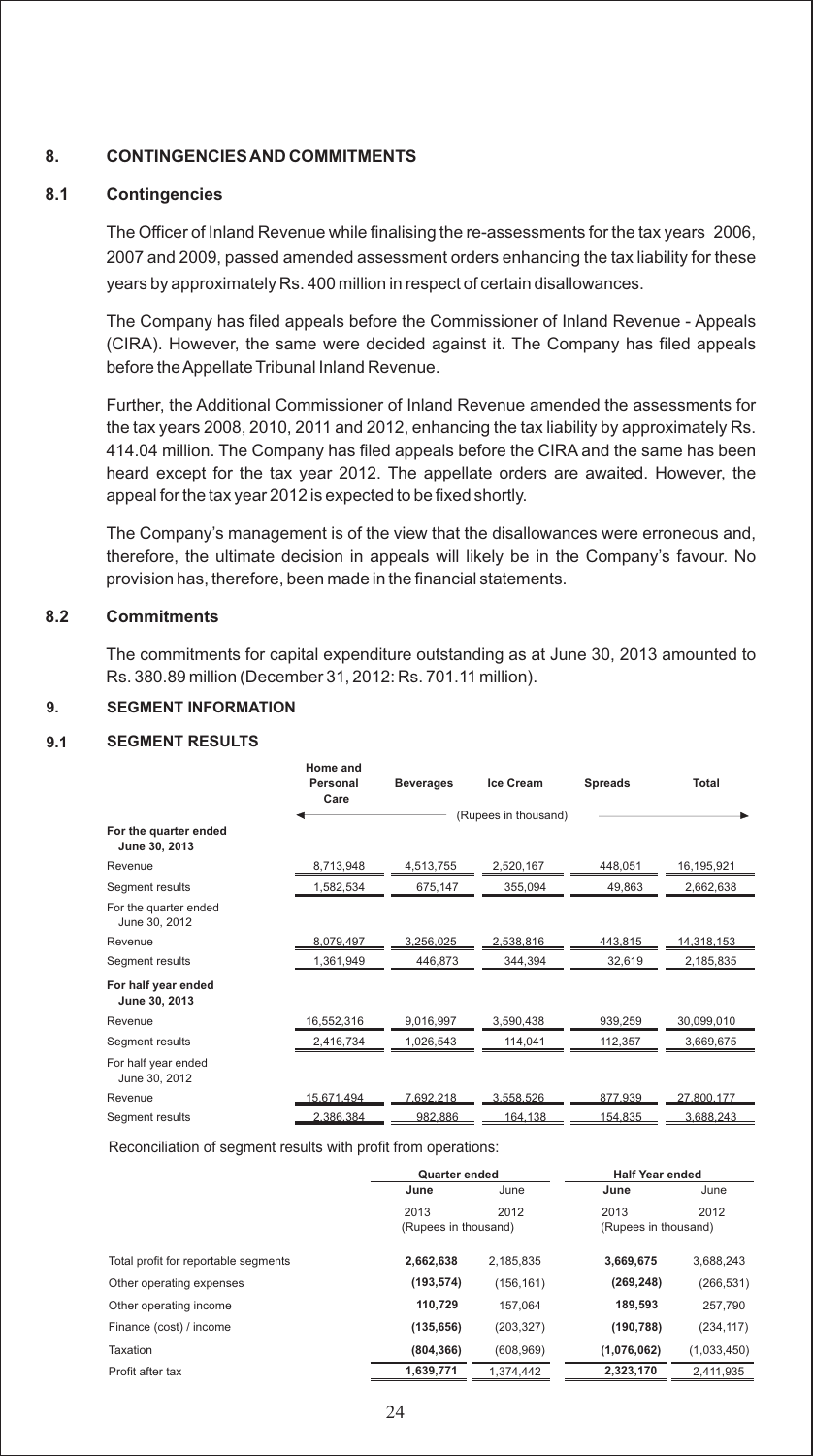#### **9.2 SEGMENT ASSETS**

|                                         | Home and<br>Personal<br>Care | <b>Beverages</b> | <b>Ice Cream</b><br>(Rupees in thousand) | <b>Spreads</b> | Total      |
|-----------------------------------------|------------------------------|------------------|------------------------------------------|----------------|------------|
| As at June 30, 2013<br><b>Unaudited</b> |                              |                  |                                          |                |            |
| Segment assets                          | 9,161,932                    | 2,732,250        | 4,526,265                                | 289,446        | 16,709,893 |
| As at December 31, 2012<br>Audited      |                              |                  |                                          |                |            |
| Segment assets                          | 7,934,868                    | 2,855,266        | 4,496,453                                | 200,335        | 15.486.922 |

Reconciliation of segment's assets with total assets in the balance sheet is as follows:

|     |                                  | <b>Unaudited</b>                                                    | Audited<br>(Restated)           |
|-----|----------------------------------|---------------------------------------------------------------------|---------------------------------|
|     |                                  | <b>June 30,</b><br>2013<br>(Rupees in thousand)                     | December 31,<br>2012            |
|     | Total for reportable segments    | 16,709,893                                                          | 15,486,922                      |
|     | Unallocated assets               | 4,266,337                                                           | 3,021,847                       |
|     | Total as per balance sheet       | 20,976,230                                                          | 18,508,769                      |
| 10. | <b>CASH AND CASH EQUIVALENTS</b> | <b>Unaudited</b><br><b>June 30,</b><br>2013<br>(Rupees in thousand) | Audited<br>December 31,<br>2012 |
|     | Cash and bank balances           | 572,554                                                             | 497,361                         |
|     | Short term borrowings            | (2,836,419)                                                         | (1,691,230)                     |
|     |                                  | (2,263,865)                                                         | (1,193,869)                     |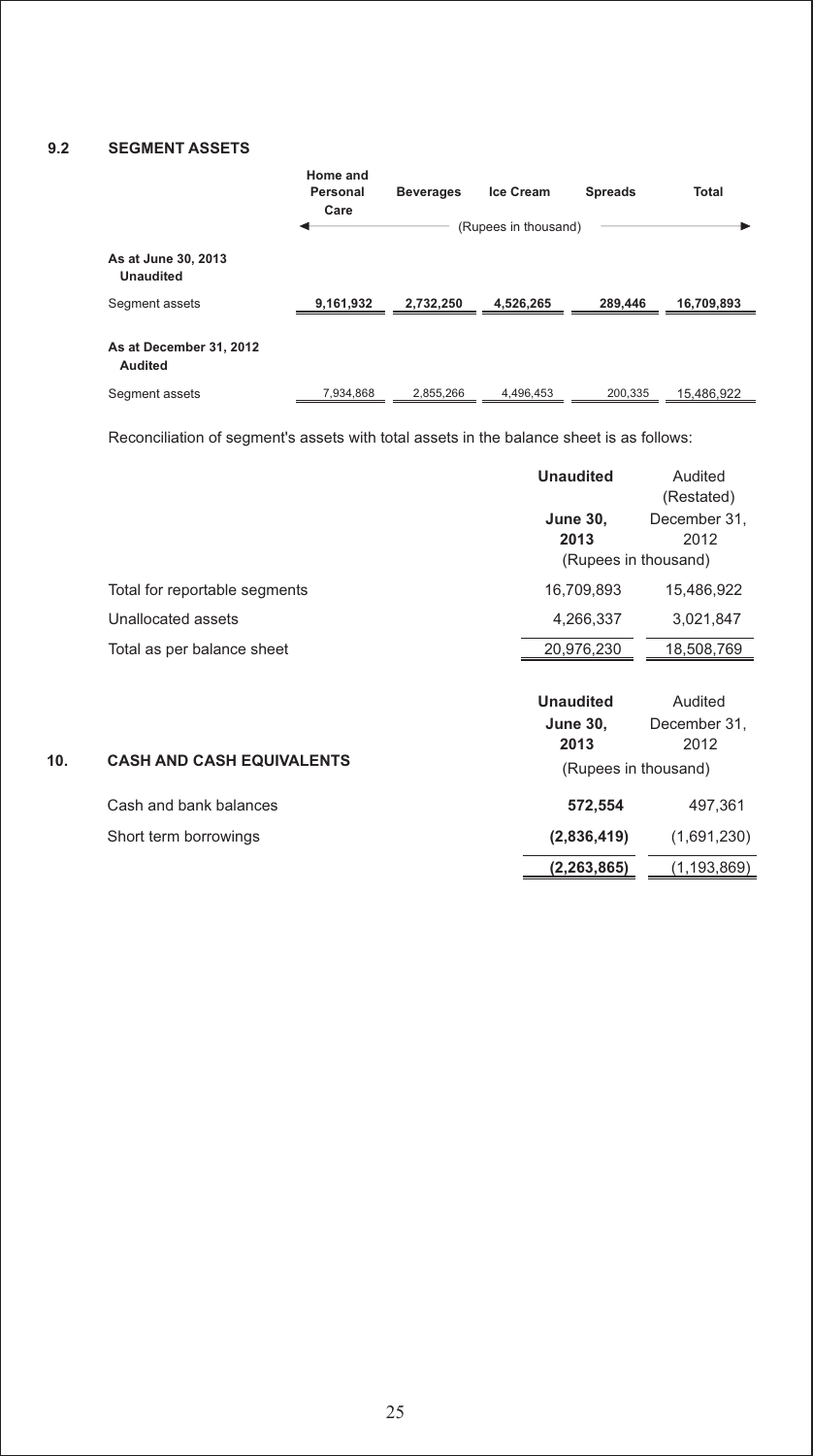#### **11. RELATED PARTY TRANSACTIONS**

Related party transactions during the period are as follows:

| <b>Relationship with the</b><br>company |                          | <b>Nature of transactions</b>                                             | <b>June 30,</b><br>2013<br>(Rupees in thousand) | <b>June 30,</b><br>2012 |
|-----------------------------------------|--------------------------|---------------------------------------------------------------------------|-------------------------------------------------|-------------------------|
| i.                                      | Ultimate parent company: | Royalty and technical fee                                                 | 1,068,065                                       | 949,223                 |
| ii.                                     | Other related parties:   | Purchase of goods<br>and services                                         | 5,446,735                                       | 6,712,407               |
|                                         |                          | Sale of goods<br>Fee for receiving of services                            | 939                                             | 3,264                   |
|                                         |                          | from related party<br>Fee for providing of services<br>to related parties | 9,011<br>125,823                                | 14,929<br>149,494       |
|                                         |                          | Contribution to:<br>- Defined Contribution plans                          | 94,325                                          | 104,862                 |
|                                         |                          | - Defined Benefit plans                                                   |                                                 | 50,702                  |
|                                         |                          | Settlement on behalf of:<br>- Defined Contribution plans                  | 152,998                                         | 257,785                 |
|                                         |                          | - Defined Benefit plans                                                   | 113,672                                         | 137,512                 |
|                                         |                          | Payment made on behalf of<br>related party                                |                                                 | 11,986                  |
| iii.                                    | Key management:          | Salaries and other short-term                                             | 130,549                                         | 69,035                  |
|                                         |                          | Post-employment<br>benefits                                               | 5,341                                           | 5,449                   |
| iv.                                     | Others:                  | <b>Donations</b>                                                          | 7,000                                           | 7,000                   |

#### **12. INTERIM DIVIDEND**

The Board of Directors in its meeting held on August 23, 2013 declared cash dividend in respect of half year ended June 30, 2013 of Rs.123.25 per share amounting to Rs.1.64 billion in addition to first interim cash dividend already declared and paid in respect of quarter ended March 31, 2013 of Rs. 51.24 per share (Quarter ended March 31, 2012: Rs. 65 per share) amounting to Rs. 681 million (Interim cash dividend for half year ended June 30, 2012: Rs. 65 per share amounting to Rs. 864 million).

This condensed interim consolidated financial information does not reflect the second interim dividend as payable, which will be accounted for in the statement of changes in equity as an appropriation from the unappropriated profit in the year ending December 31, 2013.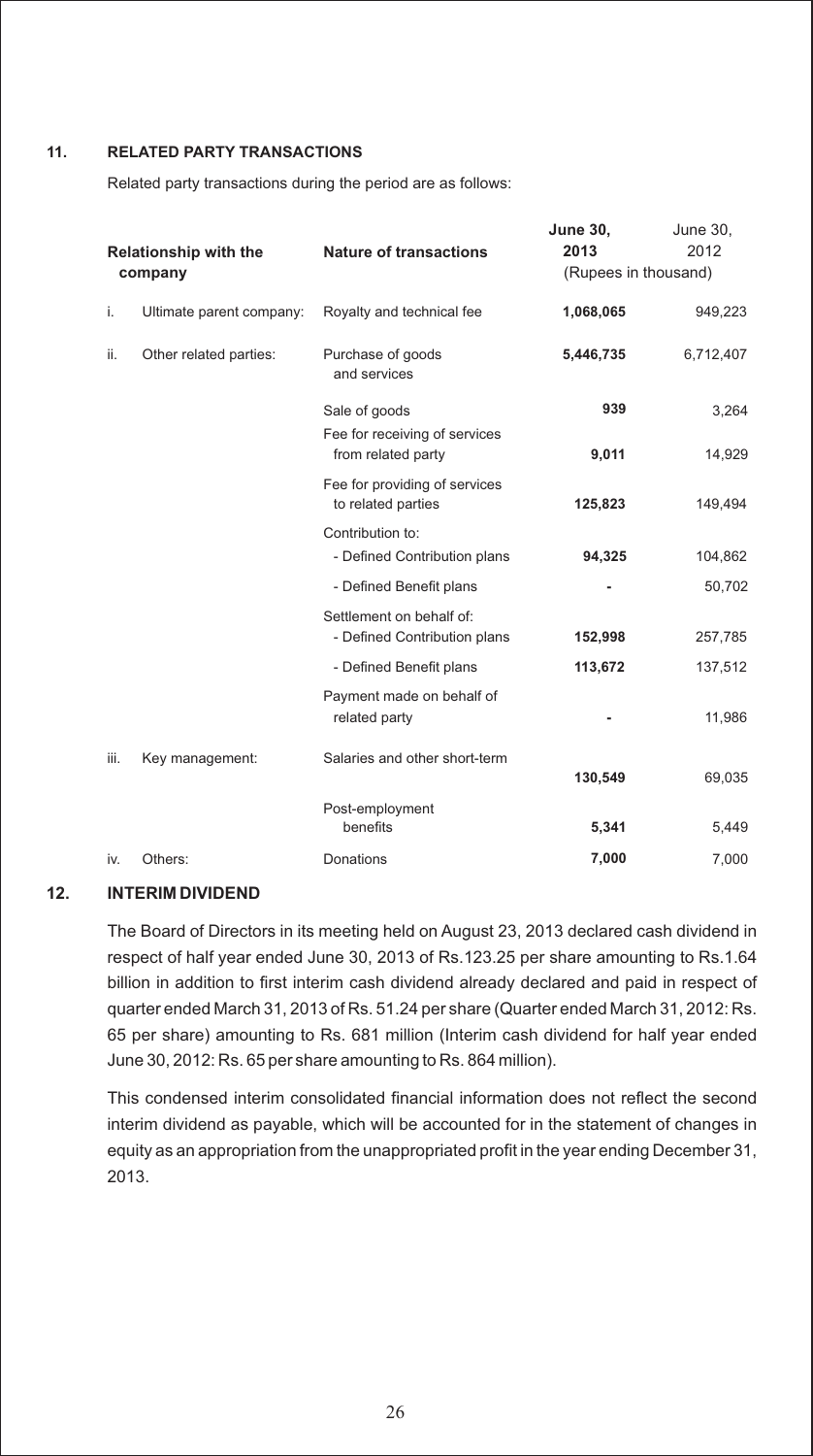#### **13. DELISTING OF THE COMPANY**

The majority shareholder of the Company, Unilever Overseas Holdings Limited (UOHL) made an announcement on November 28, 2012 of its intention to acquire all of the ordinary shares held by the other shareholders of the Company at a proposed share price of Rs 9,700 per ordinary share, and to seek the delisting of the shares of the Company from the stock exchanges in Pakistan, in accordance with the voluntary delisting provisions of the Listing Regulations. Consequently, the Board of Directors of the Company at their meeting held on December 3, 2012 considered and resolved to accept the proposal made by the majority shareholder.

Thereafter, the Company submitted formal application for delisting and the required information to the stock exchanges in January and February 2013. The Karachi Stock Exchange Limited vide its letter dated April 1, 2013 agreed to the minimum purchase price of Rs 15,000 per ordinary share and required the sponsors (majority shareholder) to purchase a minimum of 1.5% of the total outstanding shares to qualify for delisting. The majority shareholder (sponsor), UOHL communicated its acceptance to the stock exchange on April 2, 2013. The said delisting proposal was also approved by the shareholders of the Company in the Extra Ordinary General Meeting held on April 26, 2013. Thereafter, the Company vide its letter dated May 2, 2013 informed the shareholders about the terms, conditions and procedure for the purchase of ordinary shares of the Company by UOHL, including the information about the initial share purchase offer period valid from May 3, 2013 to July 1, 2013.

On July 4, 2013 the Company informed the stock exchanges that as of July 1, 2013, the majority shareholder had bought 21.91% ordinary shares during the offer period; thus, raising its shareholding to 96.99% of the total ordinary shares issued; and the stock exchanges were requested to confirm the delisting of the Company. Formal confirmation of delisting of the ordinary shares of the Company from the stock exchanges is awaited.

#### **14. DATE OF ISSUE**

This condensed interim consolidated financial information has been authorised for issue on August 23, 2013 by the Board of Directors of the Company.

Director

Director & Chief Financial Officer **Shazia Syed Ali Tariq**

#### **STATEMENT UNDER SECTION 241(2) OF THE COMPANIES ORDINANCE, 1984**